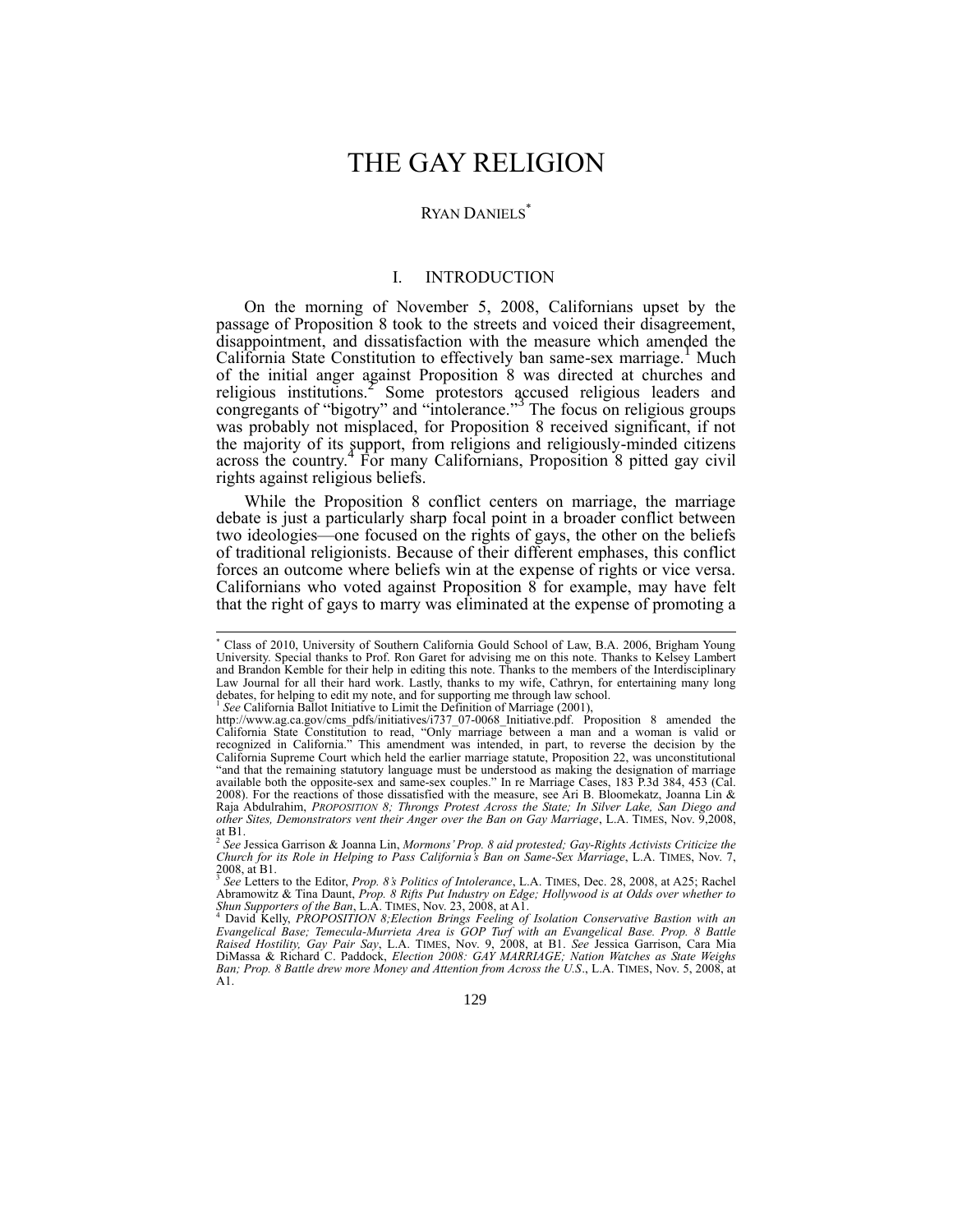religious belief. An outcome which subjugates civil rights to religious beliefs seems incredible given the First Amendment of the United States Constitution which states that "Congress shall make no law respecting an establishment of religion, or prohibiting the free exercise thereof.<sup>3</sup>

However, the problem of religious beliefs subjugating civil rights loses its sting if the gay ideology shifts its focus from gay *rights* to gay *religious beliefs*. A conflict that pits the gay ideology against the religious ideology will force an outcome where one religious belief wins at the expense of another religious belief, if either wins at all. Describing the two ideologies as religious ideologies creates parity in the debate, because the description clarifies the notion that the two ideologies stand on equal ground. From here, the debate will be allowed to proceed as a traditional religious debate.

The aim of this paper is to describe why the gay ideology should be termed a gay religion. This paper attempts to show that being "gay" is the result of religious belief much in the way that being "catholic" is the result of religious belief. Thus, when laws are enacted or policies are instituted that specifically affect the experience of gays, the analysis of those laws and policies should account for the religious beliefs of gays.

In order to show why the law should account for a gay religion, Part II of this paper will analyze a description of "religion" offered by the courts and legal commentators. The ambiguity of the religion clause of the First Amendment has been the topic of judicial opinions and legal commentaries for decades.<sup>6</sup> As a result of the religion clause's ambiguity, Part II will also analyze how other, non-legal, scholars have described religion. Part II will not decide what the definition of religion *is*, rather it will provide a framework of religion helpful in analyzing the gay ideology.

Part III of this paper will then apply the framework from Part II to argue that the gay ideology is a religious ideology. Though this argument will be made in general terms which cannot account for the highly personal and individualized experiences of all gay people, its purpose is to show that the gay person's experiences could be just as plausibly termed religious as the experiences of the believing religionist.

Finally, Part IV will examine how laws and legislators should account for the "gay religion." This section will include issues arising from the First Amendment's Free Exercise of Religion Clause, exemption clauses, and how the debate between gay rights and religious belief is a false dilemma.

Some definitions are in order before the analysis begins. The term "gay ideology," as used throughout this paper reflects the social needs and aspirations of the gay community. While the needs and aspirations of the community may be diverse, it is assumed generally that the gay community seeks social acceptance, dignity, respect, and equality under the law. It also stands for the proposition that acting in harmony with one's same-sex

<sup>&</sup>lt;sup>5</sup> U.S. CONST. amend. I.

<sup>&</sup>lt;sup>6</sup> See, e.g., John Witte Jr., Religion and the American Constitutional Experiment: Essential<br>Rights and Liberties (Westview Press 2000); Franklyn S. Haiman, Religious Expression and THE AMERICAN CONSTITUTION (Michigan State University Press 2003); KENT GREENAWALT, RELIGION AND THE CONSTITUTION (Princeton University Press 2008).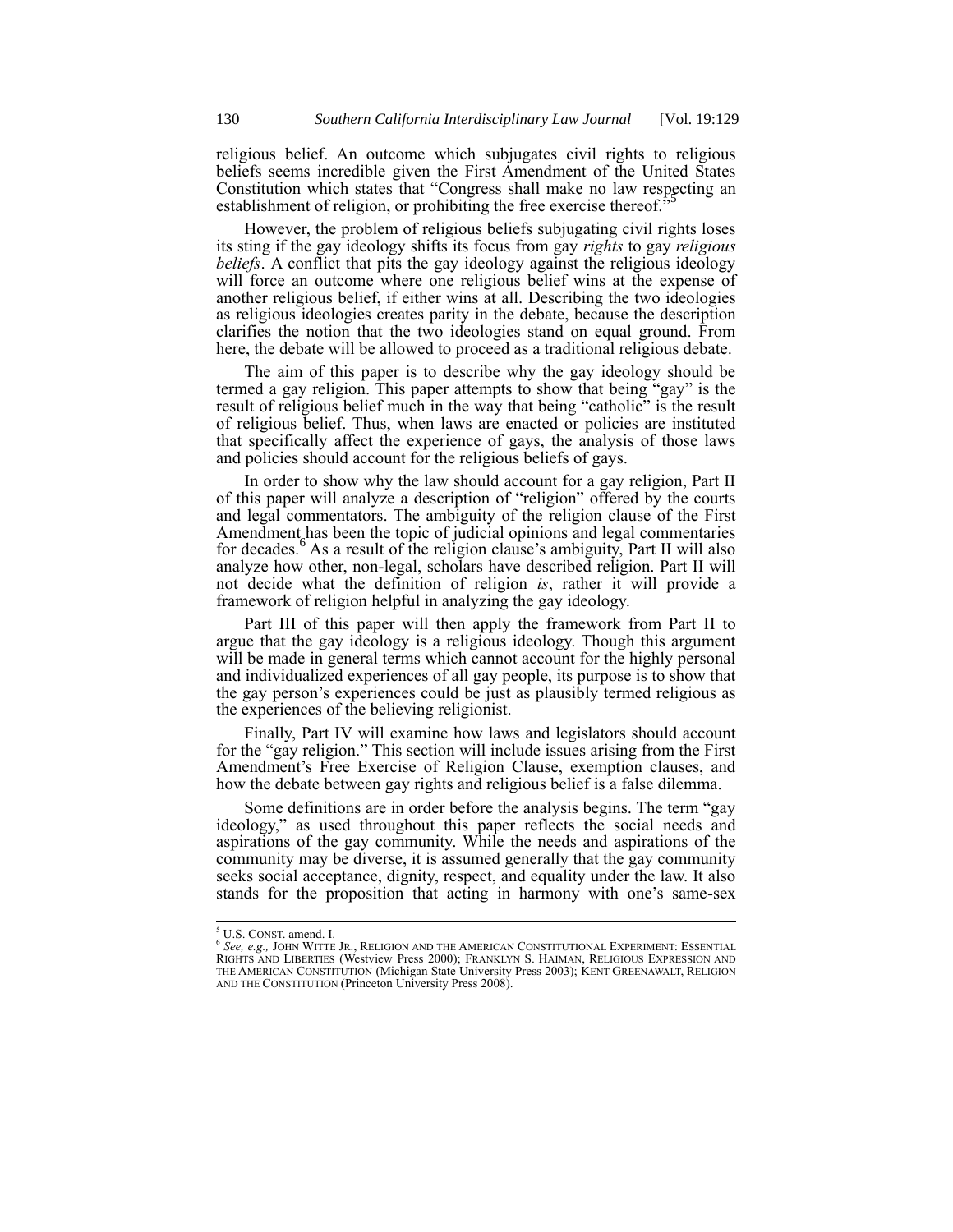attraction requires entering into intimate relationships with members of the same sex. Traditionally, the body of ideas that reflect these values has been a mixture of political ideas, concepts of natural law, and patterns in civil rights.

The term "gay experience" is used to mean the lifestyle and experiences of a self-identified gay, lesbian, bisexual, or transgendered person. It involves processes of self-discovery and decisions to act in harmony with one's same-sex attraction. No single experience may be common to all gays but some examples of the gay experience may be the "coming out" experience or the act of entering an intimate relationship with a same-sex partner. Being gay reifies certain beliefs, identities, and choices found in a gay ideology. However, a person who has same-sex attraction but who does not act in accordance with that attraction does not live the "gay experience." The "gay experience" requires the willingness to enter intimate relationships with members of the same sex.

The term "homosexuality" is used sparingly because modern parlance uses "homosexuality" to refer to the term "gay experience" as used in this paper, and sometimes to refer to a biological condition. Here, the use of 'gay" refers to one's identity, belief, and choice dynamics and the term "same-sex attraction" is used to reference a biologically reductive description. In cases where the term "homosexuality" is used, it has been limited to a biological description.

Since most of the article is used to discuss what a "gay religion" is, only a brief definition is offered here. A "gay religion" is a body of *religious* ideas that reflect the social needs, aspirations, and spirituality of the gay community. These ideas are religious because they "push . . . toward some sort of ultimacy and transcendence that will provide norms and power for the rest of life."<sup>7</sup> While religion is also a very broad topic, it connotes a deeper commitment to a personal lifestyle than does one's political beliefs or notions of social equality. Thus, reifying a gay ideology does not manifest political views or a conception of natural law or civil right as much as it manifests religious aspirations.

## II. DEFINITIONS OF RELIGION

## A. RELIGION IN THE COURT

The Supreme Court's best attempts to define religion were made in two cases dealing with religious exemptions from the Selective Service.<sup>8</sup> Even though these cases analyze the statutory language of the Universal Military Training and Selective Service Act rather than the meaning of religion in the First Amendment, they provide an instructive and likely starting point for the Court in defining religion for First Amendment purposes.

<sup>7</sup> Winston L. King, *Religion*, in ENCYCLOPEDIA OF RELIGION, Vol. 11, 7692, 7695 (Lindsay Jones ed., 2d ed. 2005).<br><sup>8</sup> Erwin Chemerinsky, Constitutional Law: Principles and Policies, 1189 (Aspen Publishers

<sup>2006).</sup> 9 *Id.*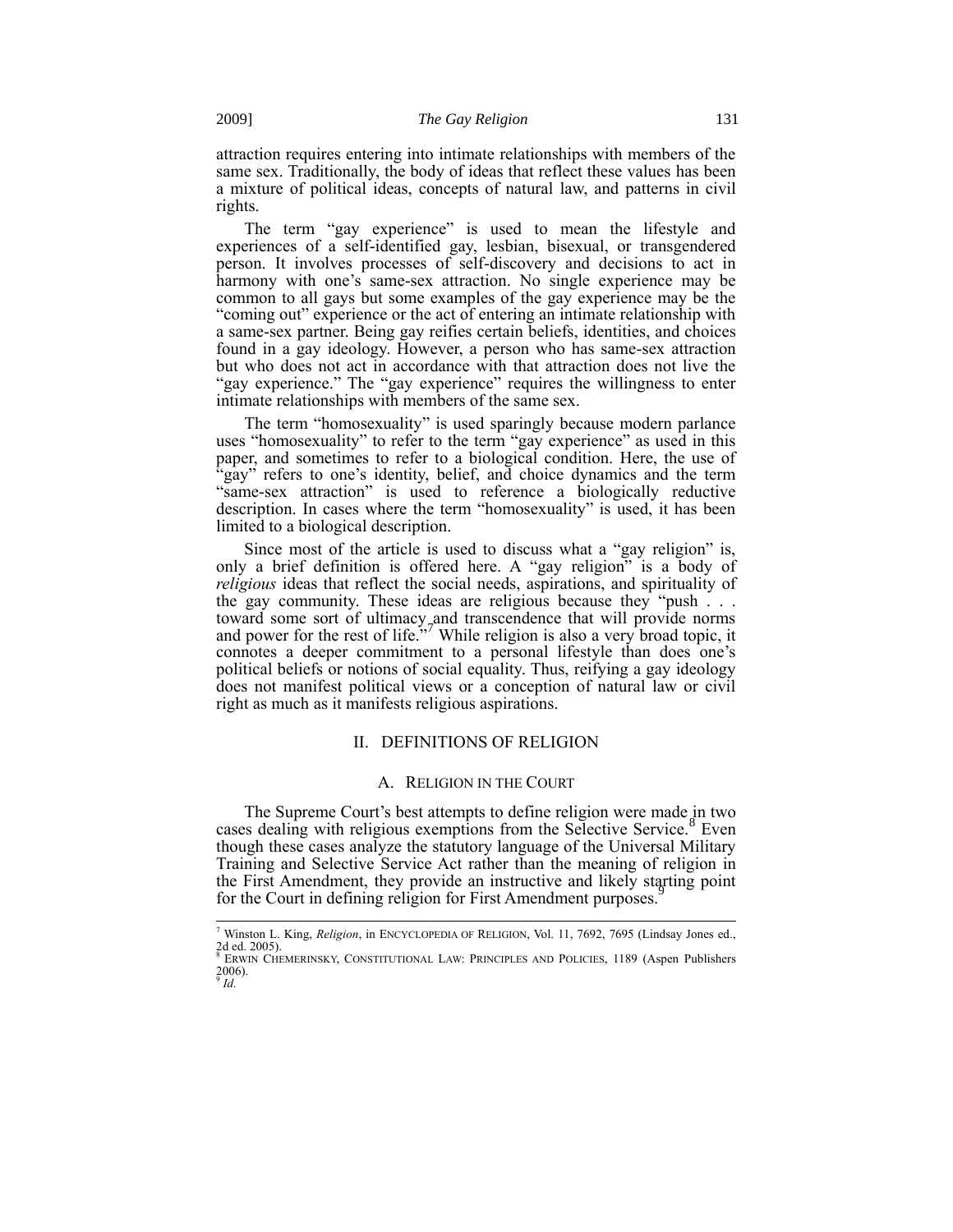In 1890, before the Court analyzed religion in the Selective Service cases, it opined that "the term 'religion' has reference to one's . . . relation[ ] to his Creator, . . . reverence for his being and character, and of obedience to his will."<sup>10</sup> The idea that religion referenced divinity persisted through 1931 when the Court said that "the essence of religion is belief in a relation to God involving duties superior to those arising from any human relation."<sup>11</sup> But as time passed the Court began to broaden its concept of religion. The Court held in a footnote that other belief systems could be deemed religious, even if they did not teach what others might consider a belief in God, such as "Buddhism, Taoism, ethical culture, secular humanism and others."<sup>12</sup> Finally, in 1965, the Court in *United States v.* Seeger effectively eliminated a theistic requirement for religious belief and sympatod the notion of what religion means in American interpretation <sup>13</sup> expanded the notion of what religion means in American jurisprudence.

*United States v. Seeger* concerned the Universal Military Training and Selective Service Act, which granted an exemption from combat training and service in the armed forces to any individual "who by reason of their religious training and belief are conscientiously opposed to participation in war in any form."<sup>14</sup> The Court struck down as unconstitutional the requirement that "religious training and belief" meant "'an individual's belief in a relation to a Supreme Being involving duties superior to those arising from any human relation, but [not including] essentially political, sociological, or philosophical views or a merely personal moral code.<sup>""15</sup> In its place, the Court held that to receive a religious exemption, the belief must be "sincere and meaningful[ly] occup[y] a place in the life of its possessor parallel to that filled by the orthodox belief in God of one who clearly qualifies for the exemption."<sup>16</sup>

Not only did *Seeger* show the Court's willingness to broaden the definition of religion, it did so with the support of a contemporary theologian, Paul Tillich.<sup>17</sup> The Court used Tillich in support of the notion that a Supreme Being is a broad concept which does not necessarily entail an anthropomorphic entity.<sup>18</sup> By referring to a modern theologian, the court recognized its incompetence on the matter of religion while also showing that it was open to hear new "definitions" of religion. The court's willingness to hear new definitions of religion is essential for the acceptance of a gay religion in American jurisprudence.

The second conscientious objector case, *Welsh v. United States*, explained how an individual's personal religious belief might run parallel to an orthodox religious belief. In *Welsh*, the petitioner Elliot Welsh sought a religious exemption from military service on his belief that "human life is valuable in and of itself" and that he would not therefore "injure or kill

 $^{18}$   $\overline{Id}$ .

<sup>&</sup>lt;sup>10</sup> Davis v. Beason, 133 U.S. 333, 341–42 (1890).

<sup>&</sup>lt;sup>11</sup> United States v. MacIntosh, 283 U.S. 605, 633–34 (1931).<br><sup>12</sup> Torcaso v. Watkins, 367 U.S. at 495 n. 11 (1961).

<sup>13</sup> *See* CHEMERINSKY, *supra* note 8, at 1189.

<sup>&</sup>lt;sup>14</sup> United States v. Seeger, 380 U.S. 163, 164–65 (1965).

<sup>15</sup> *Id.*  $^{16}$  *Id.* at 166.

<sup>17</sup> *Id.* at 180–83.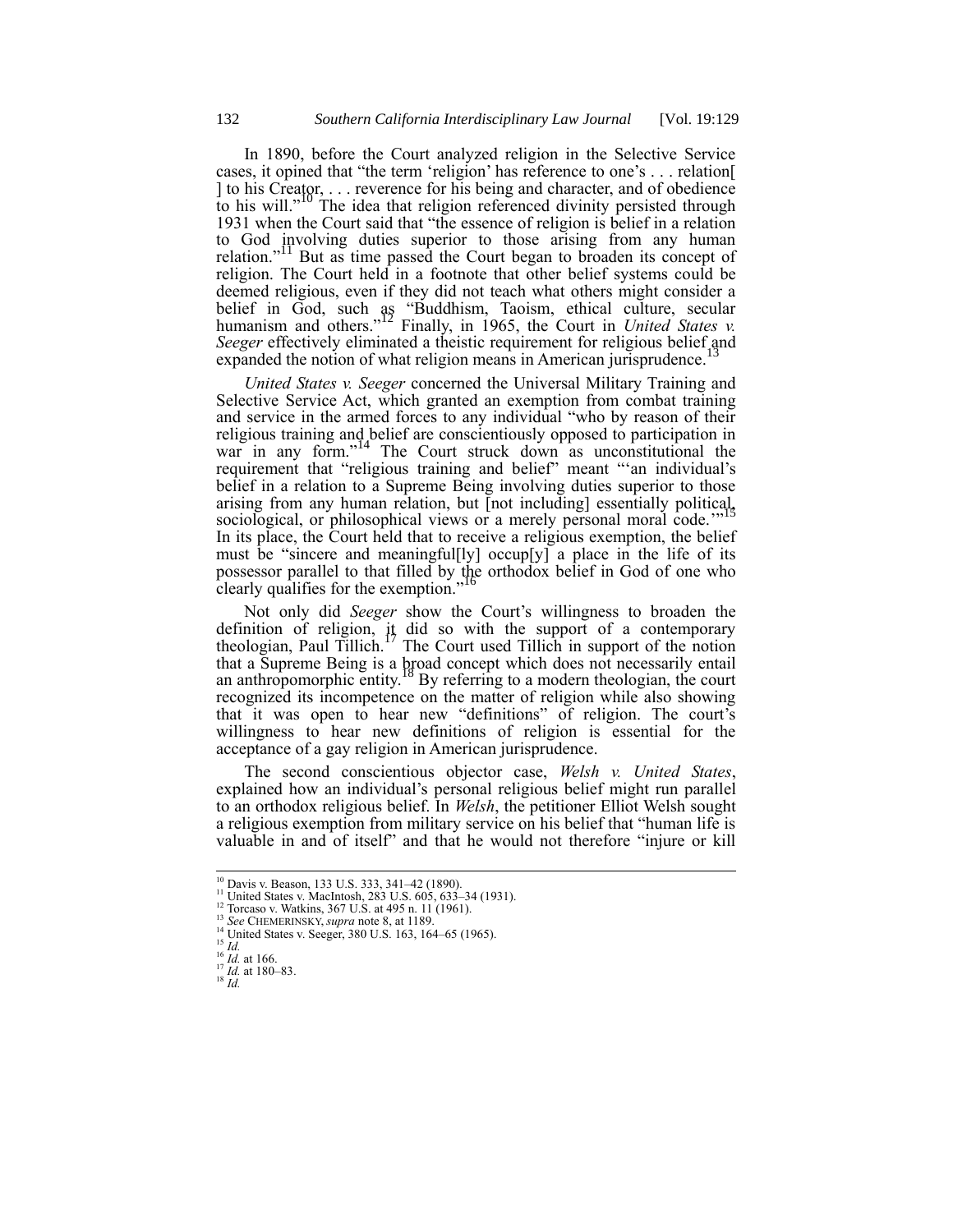another human being."<sup>19</sup> Originally, Welsh characterized his beliefs as nonreligious but qualified his characterization later by explaining that though his belief may not have been religious "in the conventional sense," "his beliefs were 'certainly religious in the ethical sense of the word."

In striking down the lower court's decision to deny Welsh an exemption from military service, the Court held that a religious belief need not be derived from "traditional or parochial concepts of religion." Rather, a person can derive one's religious beliefs from personal, internal sources.<sup>22</sup> It does not matter whether some people find a religious belief "incorrect" or "incomprehensible."<sup>23</sup> What matters is that the belief "stems" from [one's] moral, ethical, or religious beliefs about what is right and wrong and  $\ldots$   $324$  ln this formulation, the strength of traditional religious convictions.<sup>324</sup> In this formulation, the exact content of one's belief is second to the function of that belief in one's life.

*Seeger* and *Welsh* broadly define religion to cover both traditional, theistic notions of religious belief as well as less traditional, non-theistic religious belief.<sup>25</sup> A religious belief need not be similar to a Catholic or Protestant ideology in order to find protection under the First Amendment. Nor does it matter if some people find the religious belief incomprehensible or wrong. <sup>3</sup> As long as the belief is sincere, meaningful, and "occupies a place in the life of its possessor parallel to that filled by an orthodox belief in God.<sup>327</sup> a person should be able to find protection under the First a person should be able to find protection under the First Amendment.

The Court did introduce at least one important ambiguity though—the definition of an orthodox belief. If the courts want to compare a less traditional, non-theistic believer to an orthodox believer, it must choose criteria for defining what an orthodox believer looks like. When the Court referenced Tillich, it indicated that it would allow other experts to define orthodox belief. What follows are the attempts of legal and religious scholars at defining orthodox belief.

## B. RELIGION ACCORDING TO LEGAL COMMENTATORS

One attempt at providing a definition of orthodox religion could be seen in the article *Toward a Constitutional Definition of Religion*, which emphasizes that a religious belief is a set of beliefs embodying the ultimate concern for the believer.<sup>28</sup> An ultimate concern gives meaning and orientation to a person's whole life. It is a concern which no other concern can supersede—the believer would rather "disregard elementary selfinterest and . . . accept martyrdom" than transgress the tenets of the

<sup>&</sup>lt;sup>19</sup> Welsh v. United States, 398 U.S. 333, 335, 343 (1970).

<sup>20</sup> *Id.* at 341.

<sup>21</sup> *Id.* at 339.

<sup>22</sup> *Id.* <sup>23</sup> *Id.*

 $^{24}$  *Id.* at 340.

<sup>25</sup> CHEMERINSKY, *supra* note 8, at 1189. <sup>26</sup> *Welsh*, 398 U.S. at 339.

<sup>27</sup> *Seeger*, 380 U.S. at 164–65.

<sup>28</sup> Note, *Toward a Constitutional Definition of Religion,* 91 HARV. L. REV. 1056, 1072–75 (1978).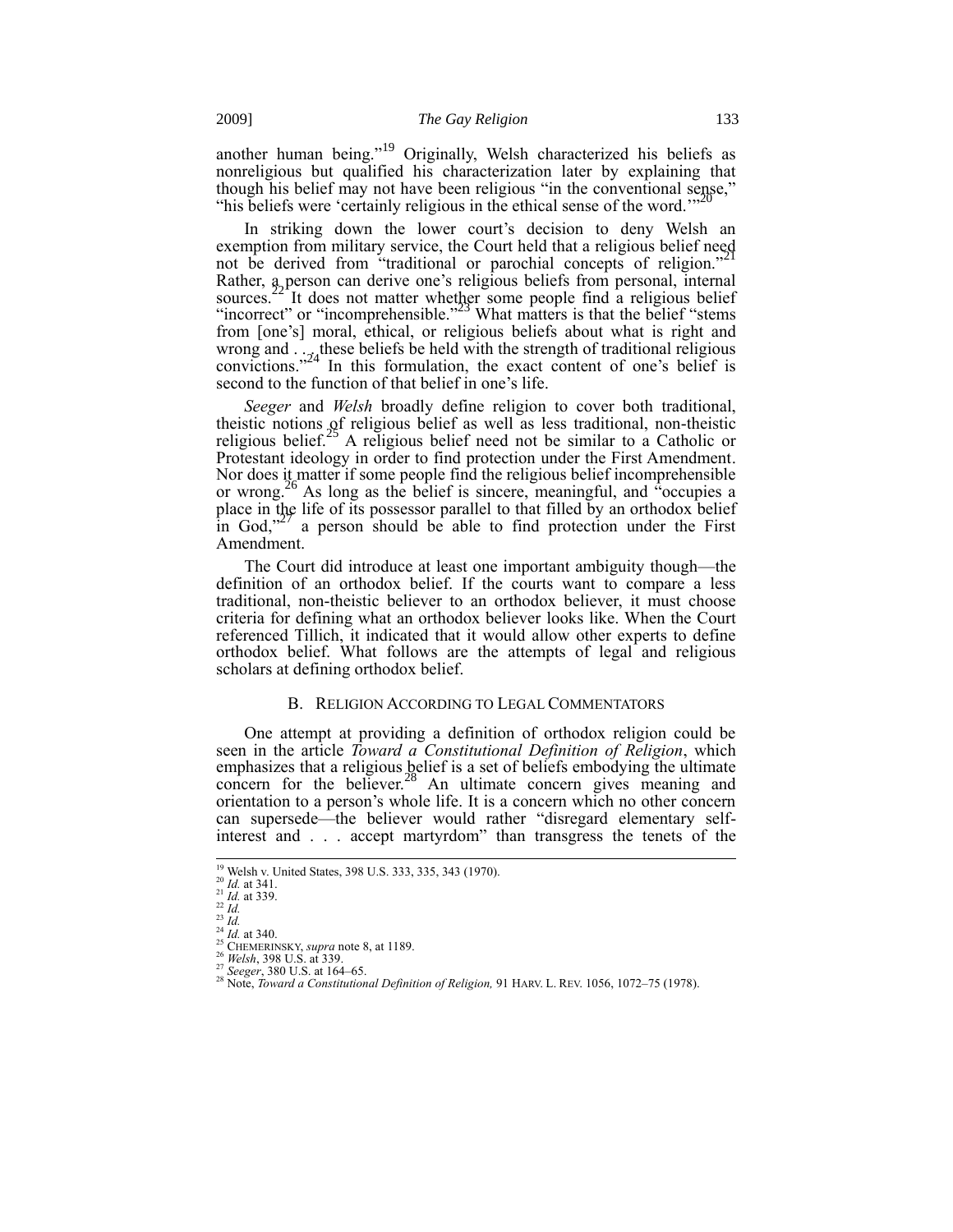belief.<sup>29</sup> The content of the belief is irrelevant as far as traditional notions of religion are concerned. The concern may be political, economic, or cultural; it will be protected "regardless of how 'secular' that concern might seem to be."<sup>30</sup> Finally, since the concern must be "unconditional, made without qualification or reservation," it cannot be defined conjunctively such as "X and Y and Z."<sup>31</sup>

Clearly, the ultimate concern test stresses the personal nature of religious belief as well as the belief's singular and guiding force in the life of the believer. In fact, this test implies that every person has a religion. Under the ultimate concern test, orthodox religion is different for every person because orthodoxy equals one's ultimate concern. Essentially, the ultimate concern test eliminates the notion of orthodox belief.

By focusing on the ultimate concern of a person's life, the author of the test appears to implicitly eschew the necessity of organized religion as an indicator for First Amendment religious belief. While it may be *relevant* that a person's religious belief is taught in an organized religious denomination, it is not necessary. Religious belief can spring from the heart of the believer. The ultimate concern test points us to a broader sense of religion than the sense engendered by the customs and structure of organized religion.

In response to the ultimate concern test, George Freeman argues that giving religion such a broad meaning is mistaken.<sup>32</sup> In *The Misguided Search for the Constitutional Definition of Religion*, Freeman argues that religion cannot be used as a term of art similar to the way courts treat the word "speech" in the free speech clause.<sup>33</sup> Speech as a term of art encompasses, but is not limited to talking—it includes painting, displaying a red flag, and marching in a demonstration.<sup>34</sup> Treating "religion" as a term of art like "speech" would "convert[ ] the right to the free exercise of religion into a seemingly illimitable right of personal autonomy.<sup>35</sup> For Freeman,

"[t]here simply is no essence of religion, no single feature or set of features that all religions have in common and that distinguishes religion from everything else. There is only a focus, coupled with a set of paradigmatic features . . . . They alone are sufficient to give 'religion' its meaning."<sup>3</sup>

How do the courts avoid "converting the right to the free exercise of religion into a seemingly illimitable right of personal autonomy" under Freeman's notion of religion? Freeman suggests the Court undertake an

<sup>30</sup> *Id.* at 1075.

<sup>29</sup> *Id.* at 1075 n. 108 (quoting United States v. Kauten, 133 F.2d 703, 708 (2d Cir. 1943)).

<sup>&</sup>lt;sup>31</sup> *Id.* at 1076 n. 110 (citing PAUL TILLICH, THE DYNAMICS OF FAITH 8–9 (Harper 1957)).<br><sup>32</sup> See George C. Freeman, III, *The Misguided Search for the Constitutional Definition of "Religion," 71* GEO. L. J. 1519 (1983).

<sup>33</sup> *Id.* at 1564. <sup>34</sup> *Id.*

<sup>35</sup> *Id.*

<sup>36</sup> *Id.* at 1565.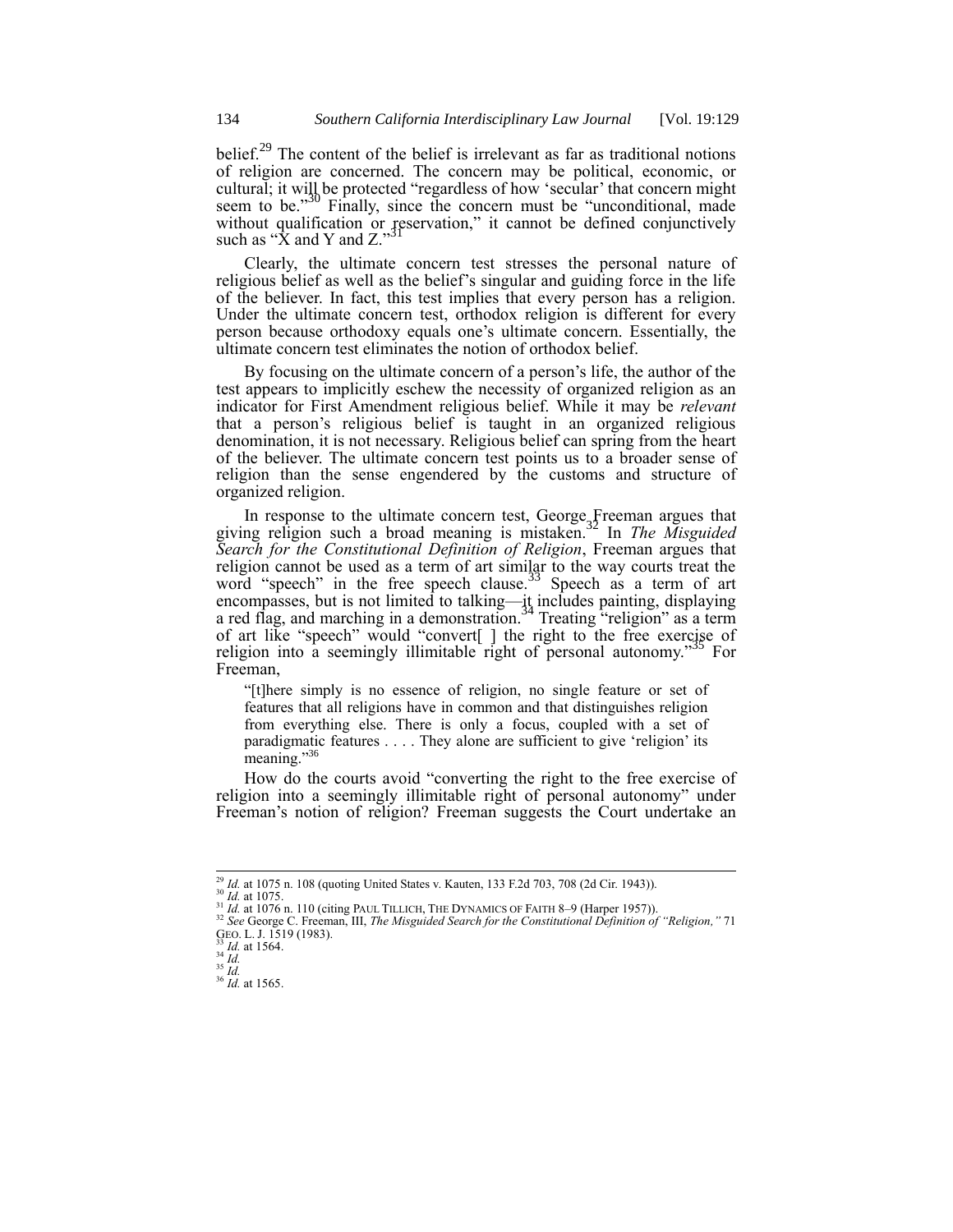analysis summed up by Judge Adams in *Africa v. Commonwealth of*  37 *Pennsylvania*.

*Africa* involved a prisoner who, because of his beliefs as a "Naturalist Minister" in the MOVE organization, filed a civil action against the state prison because it infringed on his religious beliefs.<sup>38</sup> As a follower of MOVE, the prisoner argued that it was against one of his religious tenets to eat anything other than raw food.<sup>39</sup> The court, however, did not view the MOVE organization as religious.<sup>40</sup> Judge Adams wrote that a belief system is secular rather than religious if it is "more akin to Thoreau's rejection of 'contemporary values accepted by the majority' than to the 'deep religious convictions' of the Amish."

Freeman uses Judge Adams's opinion to suggest that the Amish are paradigmatic of the religious believer, while a system of belief whose purpose is to "reject the contemporary values of the majority" is paradigmatic of irreligion.<sup>42</sup> Furthermore, it is such paradigms of religion and irreligion that guide courts in their decisions regarding whether a certain belief is religious.

In making his argument clearer, Freeman insists that defining the "essence" of religion is misguided in the same way that Ludwig Wittgenstein argued that defining the essence of a "chair" is misguided.<sup>4</sup> Our decision whether  $X$  is a chair will depend on whether we can use  $X$  in the same manner as the standard chair.<sup>44</sup> The closer  $X$  resembles a chair the easier it is to include  $X$  in the class of standard (paradigmatic) chairs.<sup>4</sup>  $45$  The more dissimilar  $X$  is to a standard chair, the easier it is to exclude  $X$  from the class of standard chairs.<sup>46</sup> Ostensibly, Freeman's purpose in invoking Wittgenstein's philosophy of language is to suggest not only that there is no definition of religion, but that the courts do not *need* a definition.

We all use the word "religion" without agreeing on a precise, exhaustive definition. The duty of the court then, is to rely on the family of resemblances surrounding "religion," realize that there is a gradient between religion and irreligion, and make plausible determinations of religion in the indeterminate cases.<sup>47</sup> Freeman asks the court to abandon the assumption that "religion" has meaning, not because it will "make the task of deciding cases under the religion clauses any easier," but because "it should improve the way in which that task is performed."<sup>48</sup>

 $\overline{\phantom{a}}$ 

<sup>39</sup> *Id.* at 1026–27.

<sup>40</sup> *Id.* at 1033.  $^{41}$  *Id.* at 1035.

<sup>37</sup> *Id.* at 1559.

<sup>38</sup> *See* Africa v. Pennsylvania, 662 F.2d 1025 (3d Cir. 1981).

<sup>42</sup> Freeman, *supra* note 32, at 1559.

<sup>43</sup> *Id.* at 1549.

<sup>44</sup> *Id.* at 1551–52.

<sup>45</sup> *Id.* <sup>46</sup> *Id.*

<sup>47</sup> *See id*.

<sup>48</sup> *Id.* at 1565. Whether the task of deciding cases based on definitions of religion will improve by understanding Wittgenstein's *Philosophical Investigations,* however, is not the purpose of this paper. Freeman's reference to Wittgenstein however, suggests an important component to understanding how "religion" functions in the First Amendment.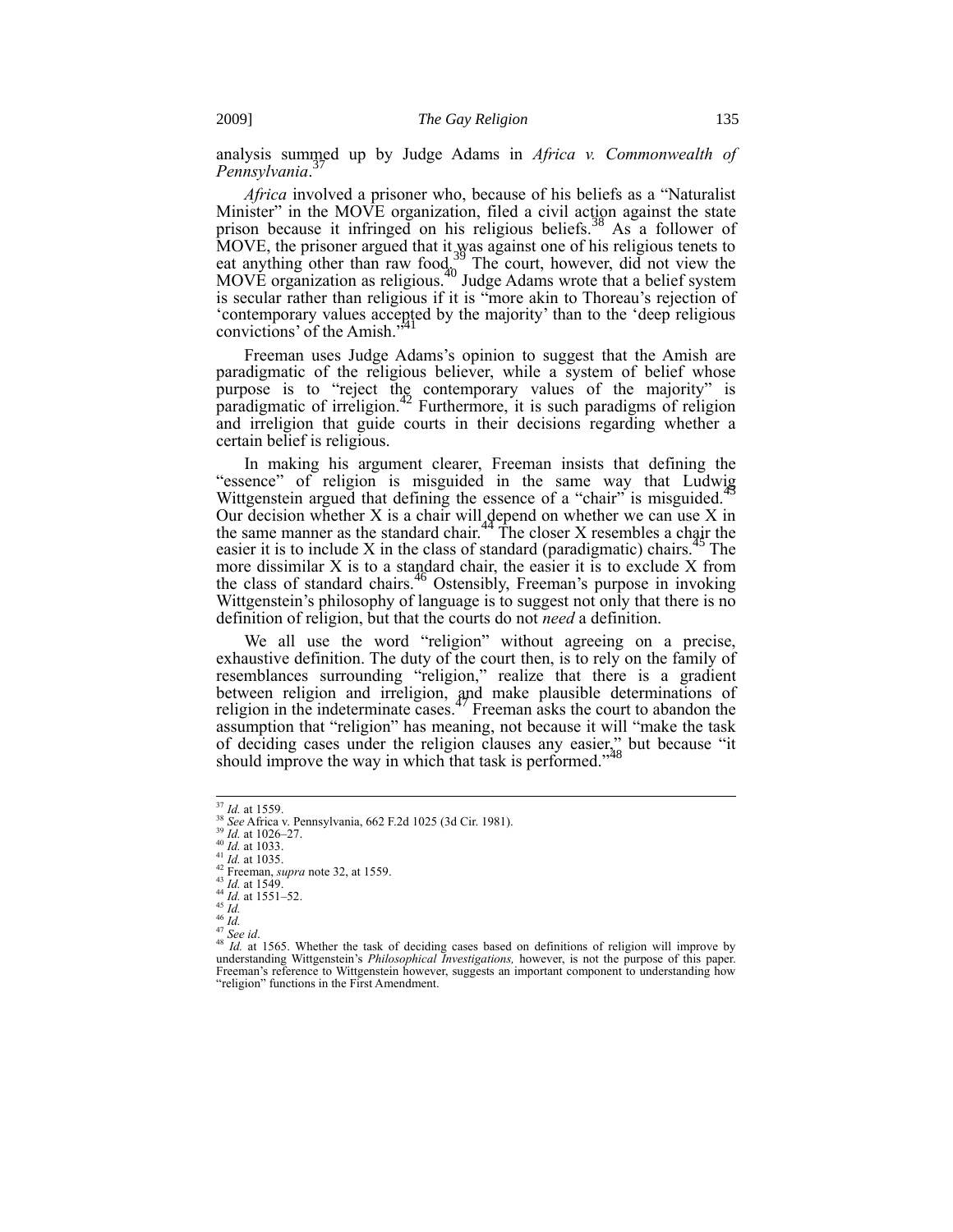Though Freeman did not go into length concerning Wittgenstein's view on the origins of language, it is Wittgenstein's philosophy that makes the fact that we use words without knowing their essences meaningful to understanding what religion means. Wittgenstein posited that definitions surface from the culture and society in which they are used.<sup> $49$ </sup> In order to properly use a word, we have to be alert to the social backdrop from which the word emerges.<sup>50</sup> Wittgenstein gives the example that, "[i]f a lion could talk, we could not understand him," to explain that even if a lion could use words we would not understand it because we do not have access to the lion's culture and society.<sup>51</sup> Religion, then, is a highly contextual concept. Our ability to use the word "religion" in the First Amendment rests on our understanding of American society, culture, and constitutional interpretation. By invoking Wittgenstein's philosophy, Freeman is indirectly claiming that some reference to orthodox religion is essential in shaping the court's use of the term "religion" but that the understanding of orthodox religion will come out of American culture.

So far, the definitions and analyses provided by the Court and commentators in the preceding paragraphs are problematic for defining a gay religion because they refer to an existing notion of religion in the process of defining religion. The gay religion is not an orthodox or an existing religion *per se*. For the Court to accept the gay religion in its decision making, it will need to fit in religion's family of resemblances. The Court will need to see how the gay experience can plausibly be described as religious.

The following section will critically approach religion from how it has been used among religious scholars in an attempt to gain a better grasp on what the courts and commentators relied on when they sought to make their definitions of religion. In so doing, the proceeding section will also buttress the notion that a "gay ideology" is properly a "gay religion."

# C. RELIGION ACCORDING TO OTHER SCHOLARS

The purpose of this section is not to definitively outline the contours of religion in America. That would be a never ending task. Rather, the purpose is to determine whether the American use of "religion" can be applied to the gay experience. Hopefully, by taking a detour into other, non-legal commentary, a more robust and practical understanding of religion will be provided to assist those who think about the gay experience to think about it in terms of religious experience.

This analysis relies primarily on Harold Bloom's *The American Religion* and William James's *The Varieties of Religious Experience*. Both these authors speak to American conceptions of religion. This is important because ideas concerning religion are not universal and by providing American theories concerning religion, the argument can be made that the "gay religion" is an American religion fit for the First Amendment.

 $\overline{\phantom{a}}$ <sup>49</sup> LUDWIG WITTGENSTEIN, PHILOSOPHICAL INVESTIGATIONS 68 (Blackwell Publishers, 2001).

<sup>50</sup> *Id.* <sup>51</sup> *Id.* at 190.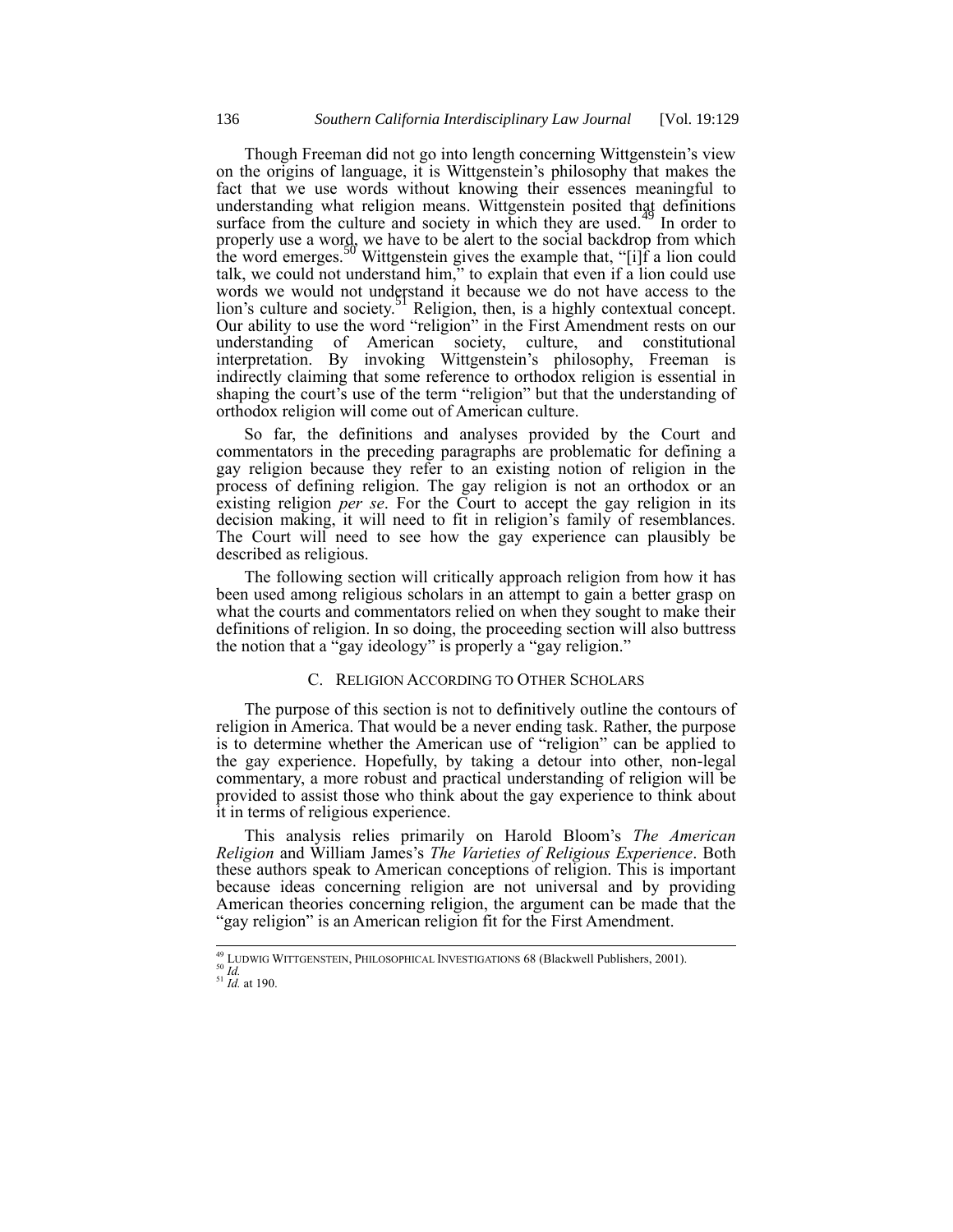In *The Varieties of Religious Experience*, James focused his work on examining religion as a personal sentiment rather than as an institutional or ecclesiastical organization.<sup>52</sup> One reason for doing this is that James believes that personal religion is "more fundamental than either theology or ecclesiasticism."<sup>53</sup> All churches or religious institutions are "second hand" traditions which rely on the personal experience of their founders.<sup>34</sup> This is not only true for the "superhuman founders," that is Christ, Buddha, or Mahomet, but also for each of the founding members of the sects of Christianity. From the beginning, James orients his readers on the necessarily personal nature of religion. He, like the author of the ultimate concern test, casts a wide net meant to catch individuals and not institutions. Institutional religion then, "with its priests and sacraments and other go-betweens sinks to an altogether secondary place."<sup>55</sup> James is more concerned with the personal nature of religion—"the inner dispositions of man himself which form the centre of interest, his conscience, his deserts, his helplessness, his incompleteness.<sup>556</sup>

As a result of James's focuses on the personal, it is not surprising that he think that there should be many types of religions.<sup>57</sup> He reasons that since no two people are alike, since no two of us have identical difficulties, and since each of us has his own "peculiar angle of observation," we cannot expect to "work out identical solutions"—"different men may all find worthy missions."<sup>58</sup> But James's test of religion is not as solipsistic as the ultimate concern test. Even with this conception about the multitude of religious lives, James was able to distill some points of commonality which are relevant to religious belief.

As a way of broadly summarizing the characteristics of religious life, James came up with five characteristics that are included in religious belief:

1. That the visible world is part of a more spiritual universe from which it draws its chief significance;

2. That union or harmonious relation with that higher universe is our true end;

3. That prayer or inner communion with the spirit thereof—be that spirit 'God' or 'law'—is a process wherein work is really done, and spiritual energy flows in and produces effects, either psychological or material, within the phenomenal world.

Religion includes also the following psychological characteristics:

4. A new zest which adds itself like a gift to life, and takes the form either of lyrical enchantment or of appeal to earnestness and heroism.

5. An assurance of safety and a temper of peace, and, in relation to others, a preponderance of loving affections.<sup>59</sup>

 $^{52}$  WILLIAM JAMES, THE VARIETIES OF RELIGIOUS EXPERIENCE 32 (Harvard University Press 1985).

<sup>53</sup> *Id.* at 32. <sup>54</sup> *Id.* at 33.

<sup>55</sup> *Id.*

<sup>56</sup> *Id*.

<sup>57</sup> *See id*. at 384.  $^{58} \tilde{I}$ .

<sup>59</sup> *Id*. at 382–83.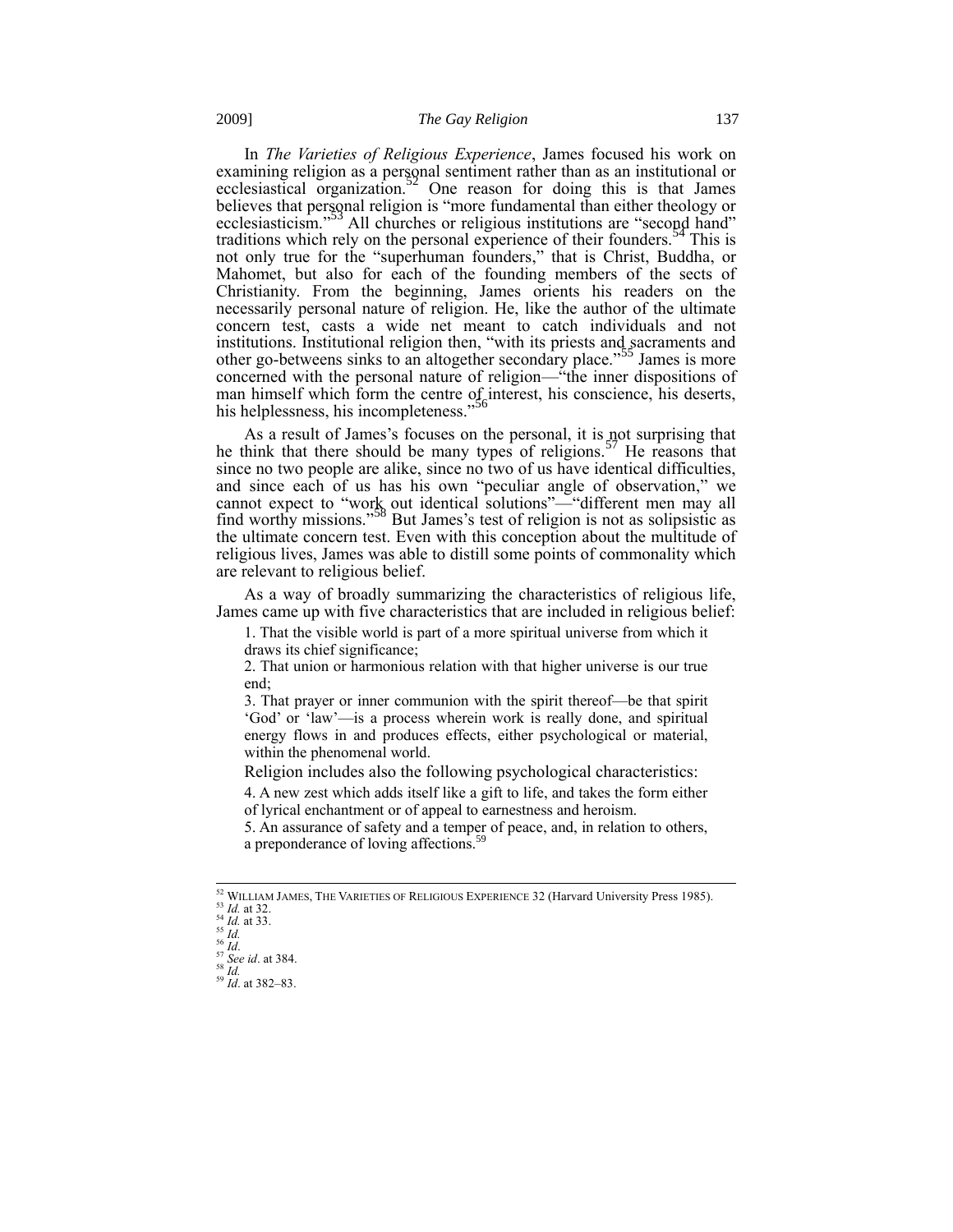These five characteristics point to the importance of religion in the life of the believer, for religion gives the believer's life purpose, "zest," safety, peace, and love. James grants that his formulation sounds egotistical. "Religion, in short, is a monumental chapter in the history of human egotism."<sup>60</sup> Therefore, he is confident that the religious individual will tell you "that the divine meets him on the basis of his personal concerns."<sup>61</sup>

James contrasts religion with the "Science of Nature" which "utterly repudiate[s] the personal point of view."<sup>62</sup> Science "catalogues her elements and records her laws indifferent as to what purpose may be shown forth by them, and constructs her theories quite careless of their bearing on human anxieties and fates."<sup>63</sup> He marks an important distinction between religion pre-scientific revolution and religion post-scientific revolution. Theology before science explained a God "who conformed the largest things of nature to the paltriest of our private wants."<sup>64</sup> This is not the case in our modern age. Science teaches us that the world follows a course indifferent to our human purposes.

For gays questioning why they experience same-sex attraction, this is an important observation. In American culture, science is the means by which we understand the causes of same-sex attraction; religion is the means through which gays give purpose to their lives given their same-sex attraction.

From James we learn about the religious experiences of believers. This lesson will be important for understanding the experiences of gays, but when it comes to defining what religion means or what orthodox religion is, James's analysis only takes us so far. For example, James presents a plausible description of orthodox religious experience, but doctrinally, the descriptions of religious experience do little to settle the question of orthodoxy. With 78.4% of Americans identifying themselves as Christian in  $2007<sup>65</sup>$  one might think that the orthodox religious doctrine might lean Christian. However, Harold Bloom assures us that "we think we are Christian, but we are not."<sup>66</sup> Bloom explains that the American religious doctrine is not a denominational orthodoxy but a broad description of an American Religion which encompasses three ancient religious movements.

For Bloom, the American Religion is a triad of Enthusiasm, Gnosticism, and Orphism.<sup>67</sup> Enthusiasm is the movement that describes religion as a religion of experience. A religious conversion, for example, must be "felt, manifested, and exuberantly communicated."<sup>68</sup> Later Bloom calls Enthusiasm's contribution to the American Religion the "fundamental

1

*Id.* at 52.

<sup>68</sup> *Id*. at 49.

<sup>60</sup> *Id.* at 387. <sup>61</sup> *Id.* <sup>62</sup> *Id.*

<sup>63</sup> *Id.*

<sup>64</sup> *Id.* at 390. <sup>65</sup> *See* Pew Forum on Religion & Public Life, Statistics on Religion in America Report (Feb. 2008), http://religions.pewforum.org/reports.

<sup>&</sup>lt;sup>66</sup> HAROLD BLOOM, AMERICAN RELIGION: THE EMERGENCE OF THE POST-CHRISTIAN NATION 37<br>(Simon & Shuster 1992).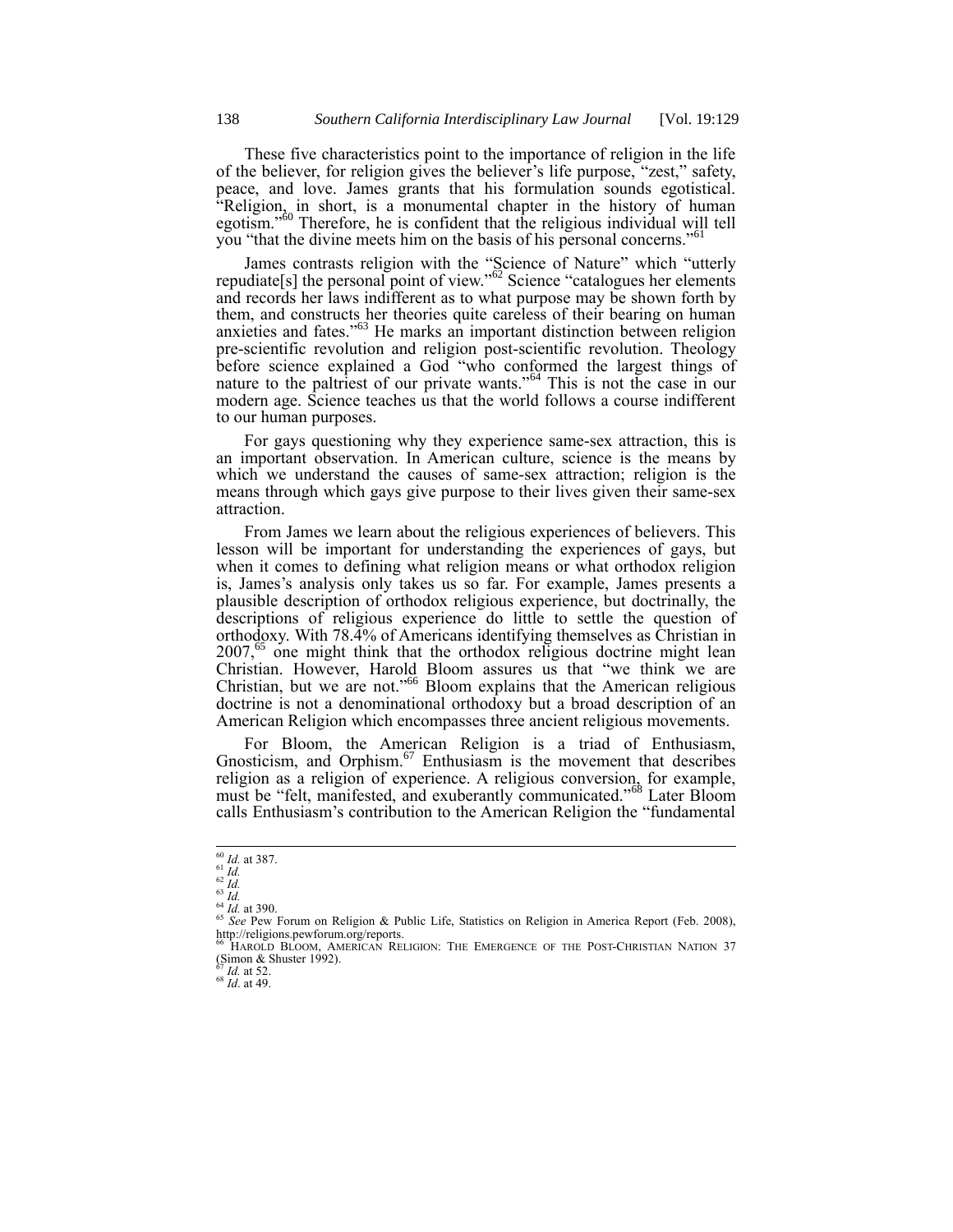but scarcely ever avowed principle . . . [of] creedlessness, or the *doctrine of*  experience<sup>5,69</sup> and compares an early American manifestation of Enthusiasm to the Woodstock Rock festival of 1969—complete with orgies and altered states of consciousness.<sup>70</sup>

Pure Enthusiasm though would have "left an emptiness in America but for something more vibrant that replaced doctrine, a timeless *knowing* that in itself saves."<sup>71</sup> Gnosticism, Bloom's second in the triad of American religion is the "*knowing* that in itself saves."<sup>72</sup> To begin to understand Gnosticism, Bloom writes that we need only ask ourselves: "What do I actually regard my innermost self as being?"<sup>73</sup> One answer to that question, and the one that seems to resonate with many Americans, is that inside each of us is "the spark or transcendental self that is free of the fallen or created world."<sup>74</sup> This knowledge of ourselves is particularly attractive for Americans because it confirms what we have always believed about ourselves: we are free.<sup>75</sup>

The third movement in Bloom's triad, Orphism, teaches believers of the American Religion the "potential divinity of the elitist self."<sup>76</sup> This last leg of the American Religion triad supports the notion of the importance of self. "The self is the truth, and there is a spark at its center that is best and oldest, being the God within."<sup>77</sup> Orphism, by vaunting the self, gives the American religion an American faith rooted in self-awareness.<sup>78</sup>

The American Religion leads Bloom to discover that religion in America is primarily selfish.<sup>79</sup> "The God of the American Religion," writes Bloom, "is an experiential God, so radically *within* our own being as to become a virtual identity with what is most authentic (oldest and best) in the self."<sup>80</sup> Americans are much quicker to find fault with "nature, time, and history" than they are to find fault with "God nor with herself or himself."<sup>81</sup> Furthermore, American religionists seek the American Jesus ("an internalized quest") rather than the historical Jesus.<sup>82</sup> American individualism warrants each American to seriously claim, "God loves me."<sup>83</sup> Bloom argues that historical religions, those that predated the United States of America, did not engender such individualized attention from divinity.<sup>84</sup> This is a uniquely American concept.<sup>85</sup>

 *Id.* at 63. <sup>70</sup> *Id.* at 59–64. *Id.* at 49. *Id.* <sup>73</sup> *Id.* at 50. *Id.* at 52. *Id* at 49. *Id* at 52. *Id.* at 54. *See id.*  <sup>79</sup> *Id.* at 260. *Id.* at 259. *Id.* at 260. *See id.* at 260–61. *See id.* at 257. *See id.* at 260–63. <sup>85</sup> *See id.*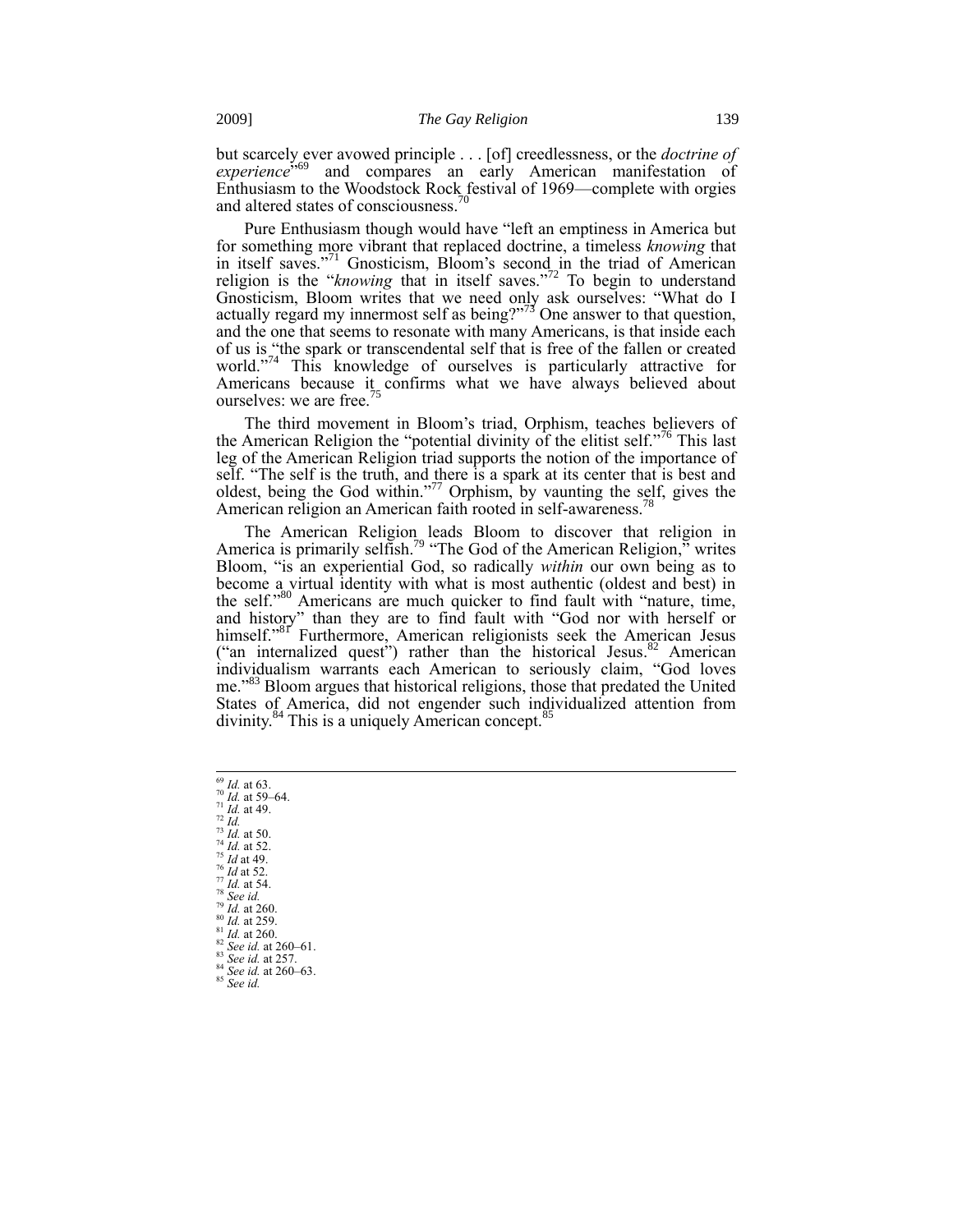This fixation with the self has peculiar ramifications for religion. When a person testifies that she believes in God, or that he loves Jesus, Bloom argues that such phrases generally mean "'I cannot function because I dread dying' or 'My neighbor won't vote for me."<sup>86</sup> Bloom may too harshly criticize religion by indicating that a person's "supposed faith" is "essentially political,"<sup>87</sup> but his criticism suggests that religious beliefs and political beliefs may be conflated even in the mind of the believer.

Even bleaker than the mixing of politics and religion is what Bloom fears is the deterioration of community as the result of American Gnosticism.<sup>88</sup> Bloom writes "[u]rging the need for community upon American religionists is a vain enterprise; the experiential encounter with Jesus or God is too overwhelming for memories of community to abide, and the believer returns from the abyss of ecstasy with the self enhanced and otherness devalued."<sup>89</sup> Understanding that American religion reinforces the notion that individuality takes precedence above community will help to explain why battles between a gay religion and a traditional religion may be so fierce. If both sides are willing to devalue the other, as Bloom's brand of religion leads us to believe, then finding a solution will require that each side realize just how committed they are to their sets of beliefs.

Where James gave us some discrete elements of the experienced religion, Bloom gives us the broader package of American Religion, where experience is tied with knowledge of self-importance, and the goal to become something great, even divine. Bloom's stance may be more cynical than James's because religion in Bloom's eyes appears to act as a validation of oneself whereas James sees religion as a means of understanding self. But both James and Bloom seem to agree that religion is deeply personal and never necessarily connected to a traditional belief system. While Bloom explored many different American religions, he recognized that their doctrines "essentially stem from their self-concealed core of the American Religion: Orphic, Gnostic, millenarian."<sup>90</sup> He also recognized that the American Religion can "establish itself within nearly any available outward form."<sup>91</sup> Which leads to the next question: Has the American Religion established itself within the "outward form" of the gay experience?

#### III. GAY RELIGION

#### A. THE NATURE OF THE GAY EXPERIENCE

Though they may not always agree, from the various definitions of religion posited by courts, legal commentators, and religious critics, it seems safe to say that the following statement is false: "If X is a religion,

 <sup>86</sup> *Id.* at 257–58.

<sup>87</sup> *See id.*

<sup>88</sup> *Id.* at 27.  $\frac{89}{1}$   $\frac{10}{1}$ 

<sup>90</sup> *Id.* at 31. <sup>91</sup> *Id.*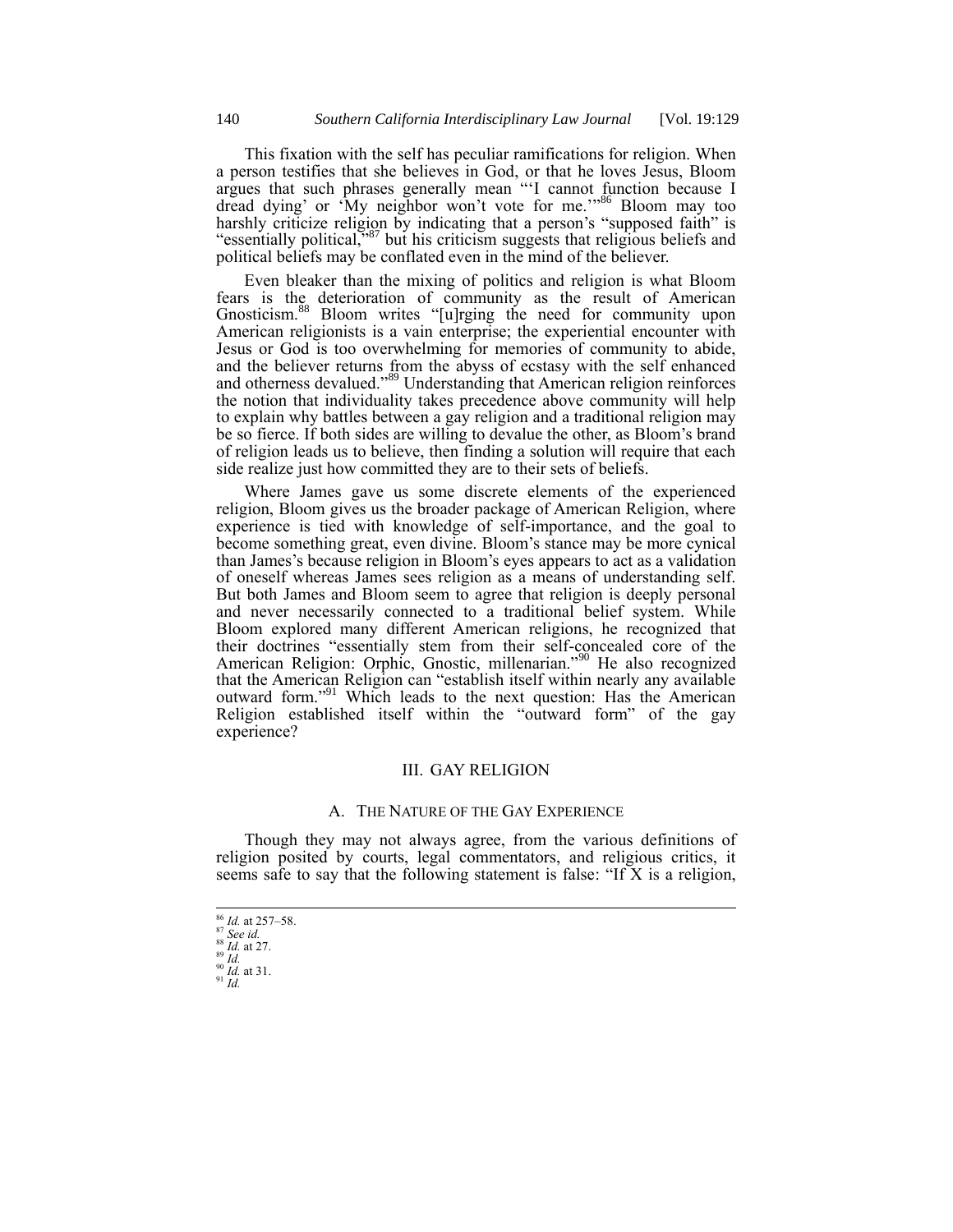then it is Christian, Jewish, Buddhist, or Islamic." Religion is personal rather than institutional. While a believer's personal religion may reflect the particular doctrine of a religious institution, it need not be tied to any traditional doctrine. Religion is not the means for learning the world's functions, but the means by which we give the world's functions meaning in our lives.

What then of the gay experience? Traditional religions have not universally embraced gay views on morality, nor is there such a thing as an orthodox gay faith. But it is obvious that the gay experience is highly personal. Many gays must struggle alone for acceptance in a society that does not share in the same concerns. Furthermore, being gay entails acceptance of preconditions, such as having a same-sex attraction, and giving those preconditions purpose and meaning in one's life as a gay person. But is this sufficient to make a case for a gay religion? What follows is a rough answer to an often personal and complicated issue, but one which hopefully answers that question in the affirmative. If a person classifies herself as gay she probably means, at the very least, that she experiences same-sex attraction. Same-sex attraction is a necessary precondition for being gay and will be pivotal in understanding that a gay religion can spring from this attraction. Therefore same-sex attraction is a good starting point for deciding whether the gay experience is properly religious.

While same-sex attraction undoubtedly exists, it is not manifestly the case that same-sex attraction is an immutable characteristic. Some studies show that same-sex attraction can be linked to genetic indicators;  $^{92}$  others show that it is linked to experiential factors.<sup>93</sup> This is the centuries old nature versus nurture debate. Though this debate will likely continue for some time, it suffices to quote the handbook on neural science:

For many years the debate over the causes of homosexuality has been framed in terms of nature versus nurture: Is homosexuality determined by choice, that is by experiential factors, or by biological factors such as hormones or genes? It is likely that *both* are involved. A complex behavioral trait such as sexual orientation is unlikely to be caused by a single gene, a single hormone-induced alteration in brain structure, or a single experience in life. The etiology of homosexuality—and heterosexuality—must be multifactorial.<sup>94</sup>

Thus, at present, the notion that a person is naturalistically determined to be homosexual or heterosexual is not warranted. Most likely, many factors combine to result in one's sexual orientation.

 $\overline{1}$ 

<sup>92</sup> *See* J. Michael Bailey & Richard C. Pillard, *A Genetic Study of Male Sexual Orientation*, 48 ARCHIVES OF GEN. PSYCHIATRY 1089 (1991); Dean H. Hamer et al, *A Linkage Between DNA Markers on the X Chromosome and Male Sexual Orientation*, 261 SCI. 321 (1993); R.C. Friedman & J. Downey, *Neurobiology and Sexual Orientation: Current Relationships*, 5 J. OF NEUROPSYCHIATRY 149 (1993). <sup>93</sup> *See* RICHARD C. LEWOTIN ET AL., NOT IN OUR GENES: BIOLOGY, IDEOLOGY, AND HUMAN NATURE (Pantheon Books 1984); RUTH HUBBARD & ELIJAH WALD, EXPLODING THE GENE MYTH: HOW GENETIC INFORMATION IS PRODUCED AND MANIPULATED BY SCIENTISTS, PHYSICIANS, EMPLOYERS,<br>INSURANCE COMPANIES, EDUCATORS, AND LAW ENFORCERS (Beacon Press 1993).<br><sup>94</sup> Eric R. Kanel, James H. Schwartz & Thomas M. Jessell, Princi

<sup>(</sup>McGraw-Hill 2000).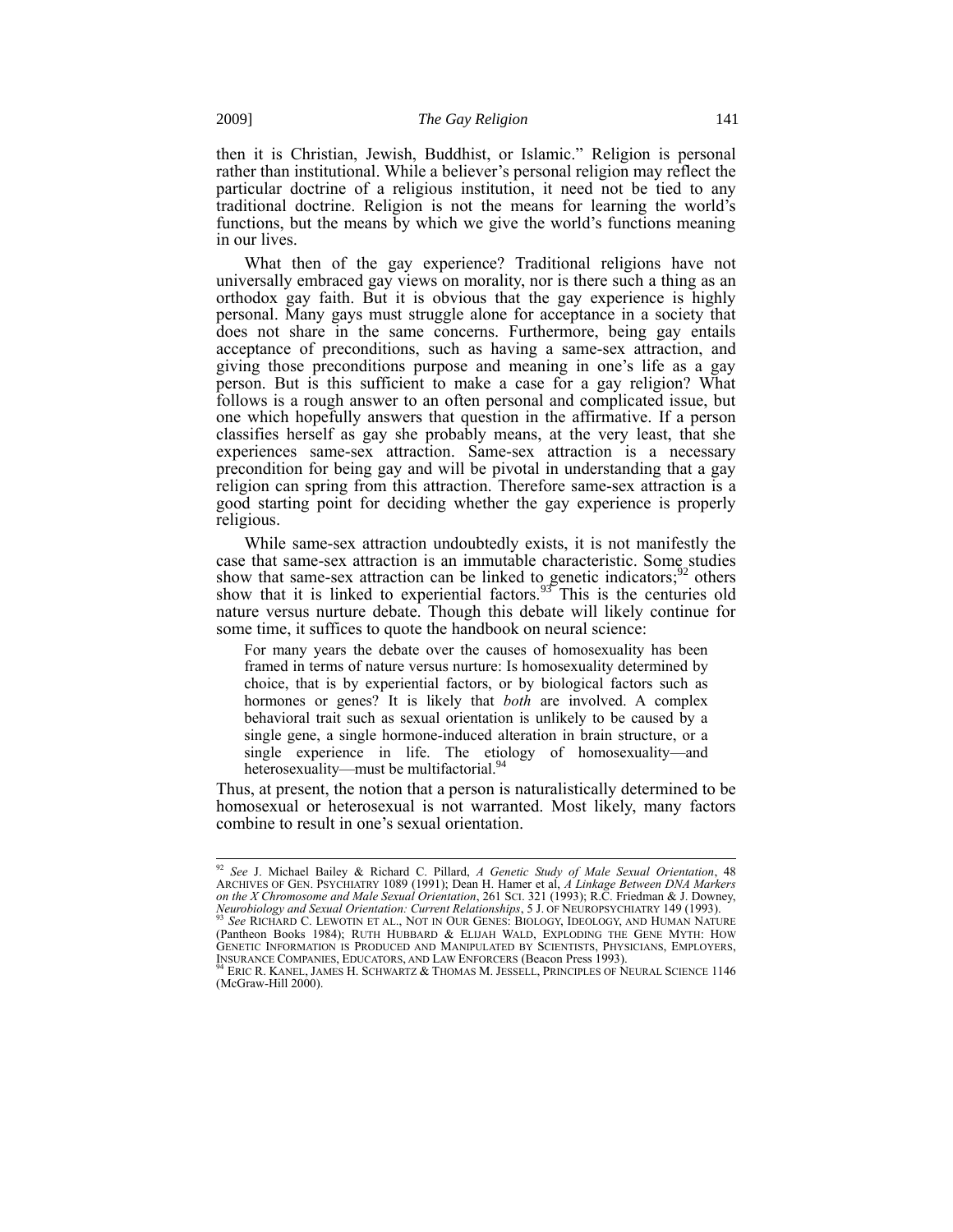However, whether same-sex attraction is an immutable characteristic is irrelevant for purposes of describing the gay experience. The question is not whether one *feels* same-sex attraction, rather it is what one *does* with those feelings.<sup>95</sup> Bald statements such as, "If you are attracted to someone of the same sex, then you live the gay experience," mask the complexity and varieties of life experiences. Our culture prefers binaries and neat classifications of groups.<sup>96</sup> Thus, when a devout Christian claims to be a heterosexual who "struggles" with same-sex attraction—meaning that he feels attracted to the same sex but believes he should resist those feelings some immediately claim that the person is gay and is denying his identity, while others may insist he is caught up in perverted  $\sin^{97}$  It is much easier to make sense of the world with axioms such as, "If you feel attraction for your same sex, then you are gay," but this is not always the case.

Most of the dialogue surrounding the gay experience focuses on people who are consistent in their decisions to act according to their same-sex attraction. But these types of people are only one segment in the class of the gay experience. Janet Halley writes that some people have made a choice about their sexuality, while others reject that homosexuality is central to their identities "whether because they identify as bisexual, because they seek to de-emphasize the gender parameters of sexuality, because they are experimental about sexuality, or because they experience sexuality not as serious self-expressiveness but as play, drag, and ironic self-reflexivity."<sup>98</sup> What emerges from a description of the gay experience is not a logical "if, then," but a personal choice.

If a person feels attracted to the same sex, that person may decide how she will react to that attraction. Note that her choice dynamic often begins *after* she has felt same-sex attraction. She may then classify herself as gay, as a "heterosexual with issues," as bisexual, or not classify herself at all but insist that such attractions are not serious self-expressions, but a sort of "ironic self-reflexivity." How should she proceed? The discussion of

<sup>95</sup> *Cf.* W. Byne & B. Parsons, *Human Sexual Orientation: The Biological Theories Reappraised*, 50 ARCHIVES OF GEN. PSYCHIATRY 228, (1993). The authors suggest that "[c]onspicuously absent from most theorizing on the origins of sexual orientation is an active role of the individual in construing his or her identity. . . .[The authors] propose an interactional model in which genes or hormones do not specify sexual orientation *per se*, but instead bias particular personality traits and thereby influence the manner in which an individual and his or her environment interact as sexual orientation and other personality characteristics unfold developmentally." *Id.* at 236–37*.* Byne and Parsons's theory strongly suggests that how one interacts with one's same-sex attraction is essential to forming one's sexual identity.

<sup>&</sup>lt;sup>6</sup> The subject of this paper is a testament to that fact. Religious experience is wide and vast, and it makes us uneasy when we have to think about religious experiences that are not neatly religious. Yet the struggle to classify is also a result of the American Religion according to Bloom. We closely identify ourselves with the divine such that if it is not a part of us, then it is not true religion.

<sup>&</sup>lt;sup>97</sup> For a real-life example, see Denis Staunton, *Preacher-Turned-Pariah*, IRISH TIMES, Jan. 31, 2009, at 11. The article explains that Ted Haggard, a once evangelical preacher, "acknowledges that he still has sexual feelings for men but he insists that he is not gay, describing himself as a heterosexual with issues.

believ[ing] that the Bible teaches that sex should only be between a married man and his wife." *Id.* Haggard's calling himself a "heterosexual with issues" elicited statements such as "'heterosexual with issues' is just code for a 'self-hating gay man afraid to come out.' . . .You cannot 'pray away gay.' You are born with your orientation and nothing can change that." Letter to the Editor, *Haggard has a Reality to Face*, L.A. TIMES, Jan. 31, 2009, at 12.

<sup>98</sup> Janet E. Halley, *Sexual Orientation and the Politics of Biology: A Critique of the Arguments from Immutability*, 46 STAN. L. REV. 503, 520 (1994).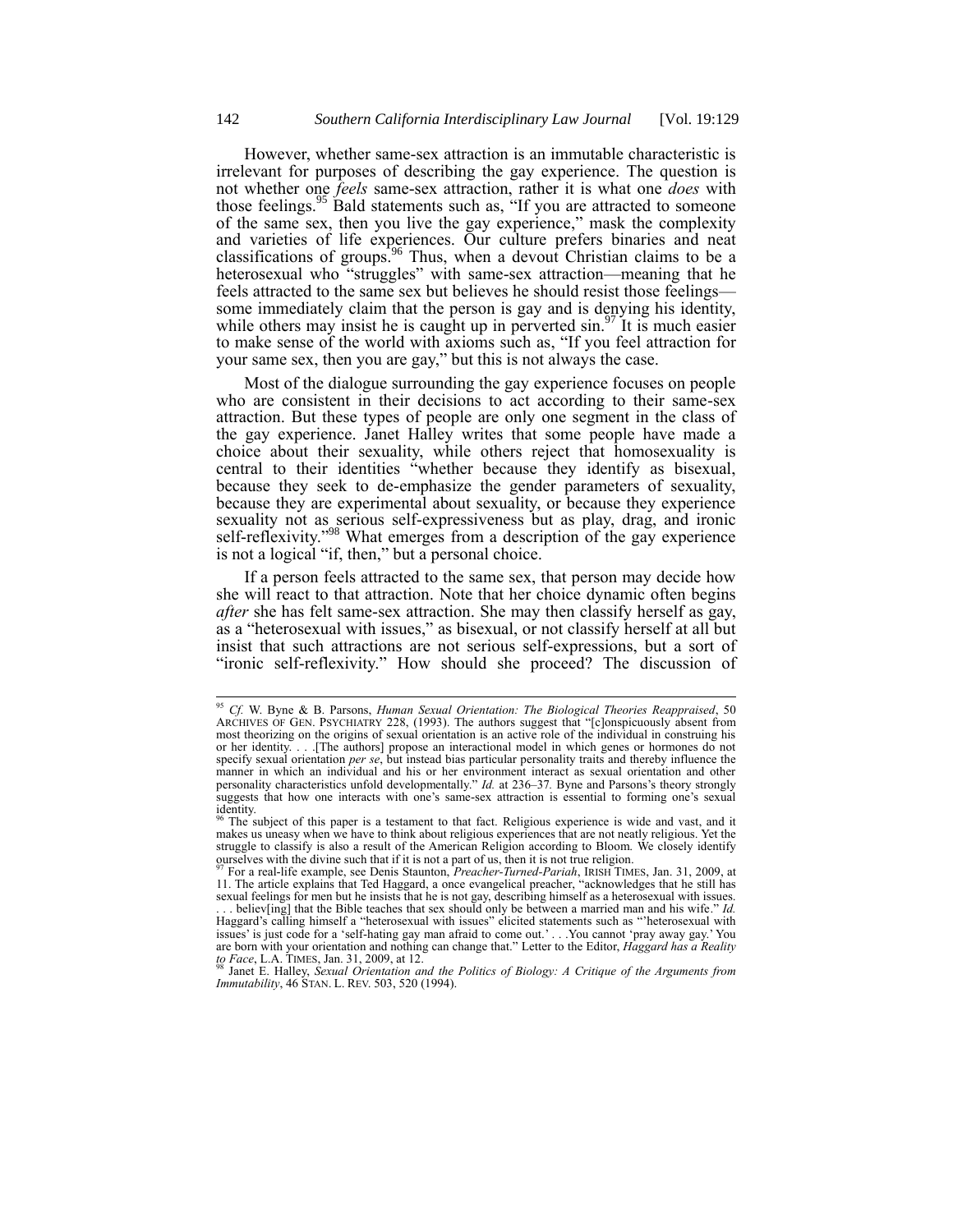religion up to this point offers one solution: she may choose the meaning of same-sex attractions in her life. Whether consciously or not, everyone who is attracted to members of the same sex (not to mention those who are attracted to the opposite sex) decide how those attractions factor into one's life. What makes that decision religious is the subject of the following paragraphs.

#### B. RELIGIOUS BELIEF AND THE GAY EXPERIENCE

When a gay rights activist accused Ted Haggard, a married evangelical preacher who had sexual encounters with a gay man,<sup>99</sup> that he was disingenuous or confused about his sexuality, or when any evangelical preacher condemns gay people for committing sin, both the gay rights activist and the evangelical preacher makes an assertion based on their personal religious beliefs. The evangelical preacher's religious belief may be easier to define because it can be explained by ready reference to codified dogma. The gay rights activist on the other hand, does not enjoy such a condensed set of beliefs. This allows the activist to couch his belief in terms other than religious, such as in terms of politics or civil rights. However, one thing is clear in the activist's assertion: he is prescribing a "should" to Ted Haggard's conduct just as the evangelical preacher is prescribing a "should" to the gay man's conduct. Both assert what the gay man should do with his same-sex attraction. Where does the activist's notion of "should" come from? As mentioned earlier, the statement, "if you are attracted to the same sex, then you live the gay experience," is not an axiomatic statement. It is a statement which follows from other premises. The religious characteristics of these premises make the case that gay ideology is a gay religion.

Returning to James's five characteristics of religious belief, the following provides one evaluation of the gay experience in America, and one set of premises which support this conclusion: "if you are attracted to the same sex, then you *should* live the gay experience." This treatment is not intended to be anyway representative of any one person, only just as one plausible, yet broad, treatment of a person's experience when he finds that he is attracted to members of the same sex. James's five characteristics will provide a context to find meaning with the man's same-sex attraction.

#### *1. That the visible world is part of a more spiritual universe from which it draws its chief significance.*

A gay man, like a heterosexual man, may feel that one's sexuality is an invisible part of the spiritual world. A person cannot readily apprehend one's sexuality with the same senses which allow us movement in the visible world. Rather, one's sexuality exists in the world of relationships, pleasures, wants, and needs. Though the gay man feels sexual urges, he may not be certain where they come from, only that they have force.

<sup>99</sup> *See* Matea Gold, *After the Fall; Ted Haggard Left his Church in Same After a Notorious Sex Scandal. HBO Tells His Story, and Now Has His Blessing*, L.A. TIMES, Jan. 28, 2009, at E1.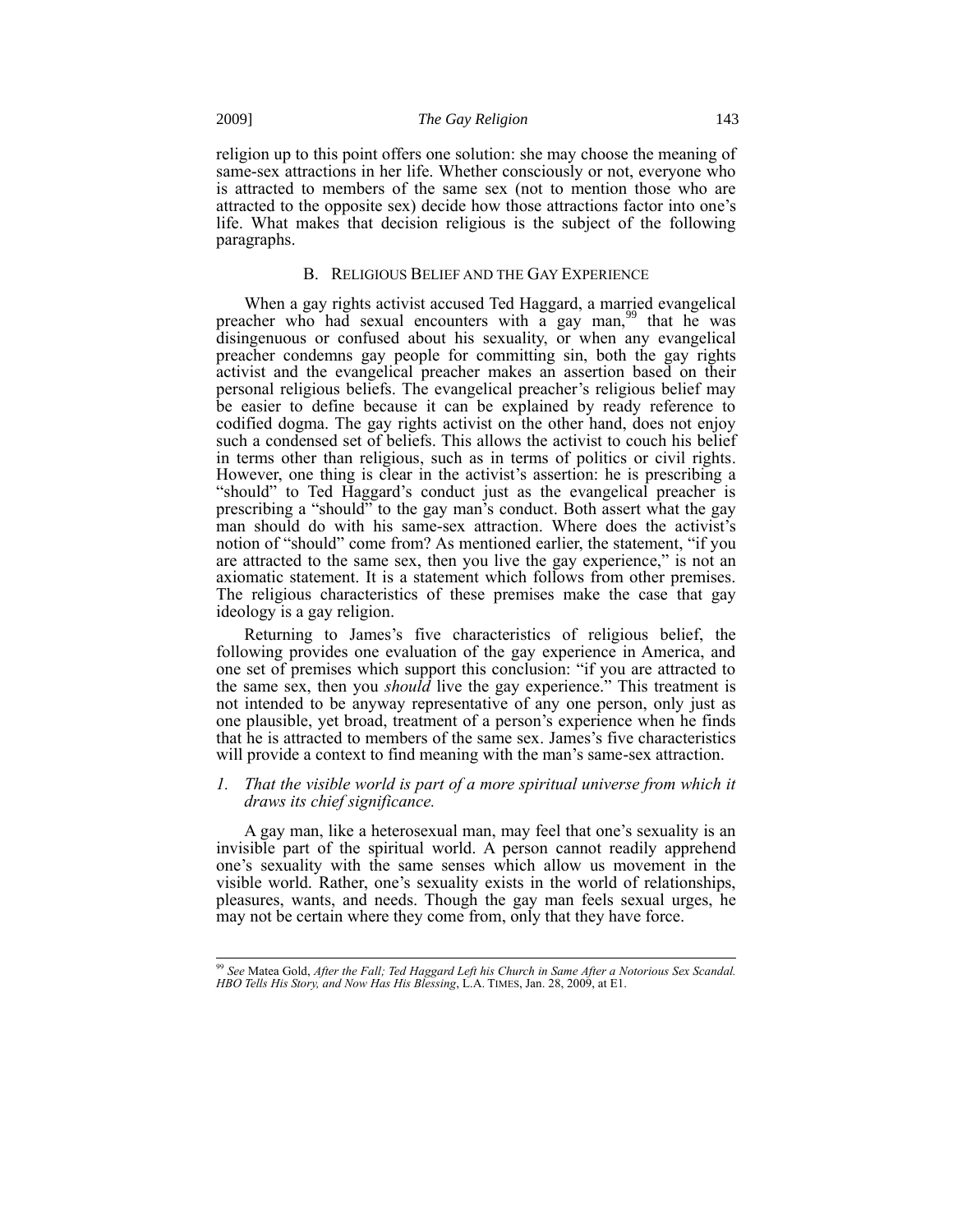*2. That union or harmonious relation with that higher universe is our true end.*

A gay man who feels attraction to another man may feel that harmony is achieved only when he acts on those attractions. Suppressing those attractions and denying them manifestation would be antithetical to their purpose.

*3. That prayer or inner communion with the spirit thereof—be that spirit 'God' or 'law'—is a process wherein work is really done, and spiritual energy flows in and produces effects, either psychological or material, within the phenomenal world.*

As the gay man openly "comes out," he effects real changes in his life. He embraces these changes, seeks out communities where his beliefs are respected and honored. By following the dictates of his heart, he realizes that his course is a good one and can lead to happiness. He may believe that God or divine law made him with his same-sex attraction.

#### *4. A new zest which adds itself like a gift to life, and takes the form either of lyrical enchantment or of appeal to earnestness and heroism.*

A gay man who makes peace with his same-sex attraction in this way may find a new "zest" for life. This "zest" propels him in the community. He may actively preach his beliefs to others. He may stand heroically in the 100 face of those who disagree with him.

*5. An assurance of safety and a temper of peace, and, in relation to others, a preponderance of loving affections.* 

While society surrounding him may seem unaccommodating, a gay man may feel safety and peace in the knowledge that he has not denied "what is most authentic (oldest and best) in the self."<sup>101</sup> A gay man who has found a community where his beliefs are shared may also enjoy a "preponderance of loving affections."

This formulation can be extended further to meet the criteria of Bloom's particular brand of American Religion. A gay man may preach a "*doctrine of experience*" <sup>102</sup> claiming that in order to know what it is to be gay, you have to experience gayness. Furthermore, upon serious selfreflection, he believes that the oldest and best part of himself is gay. Knowing this helps him cope with the world around him and allows him the freedom to be who he is despite cultural norms and laws. Becoming aware of these facts give him the most pleasure and meaning in life. Lastly,

<sup>&</sup>lt;sup>100</sup> *Cf.* Kelly, *supra* note 4. A lesbian couple living in Orange County during the Proposition 8 debates leading up to election day continually replaced their "No on 8" signs on their front lawn after they were repeatedly taken. Note that the controversy surrounding Proposition 8 created heroes for the "Yes on 8" campaign as well. After Proposition 8's passage, many religious individuals were targeted by protestors, yet these religious members stood their ground as well. *See supra* notes 2–4.

BLOOM, *supra* note 66, at 259.

 $^{102}$  *Id.* at 63.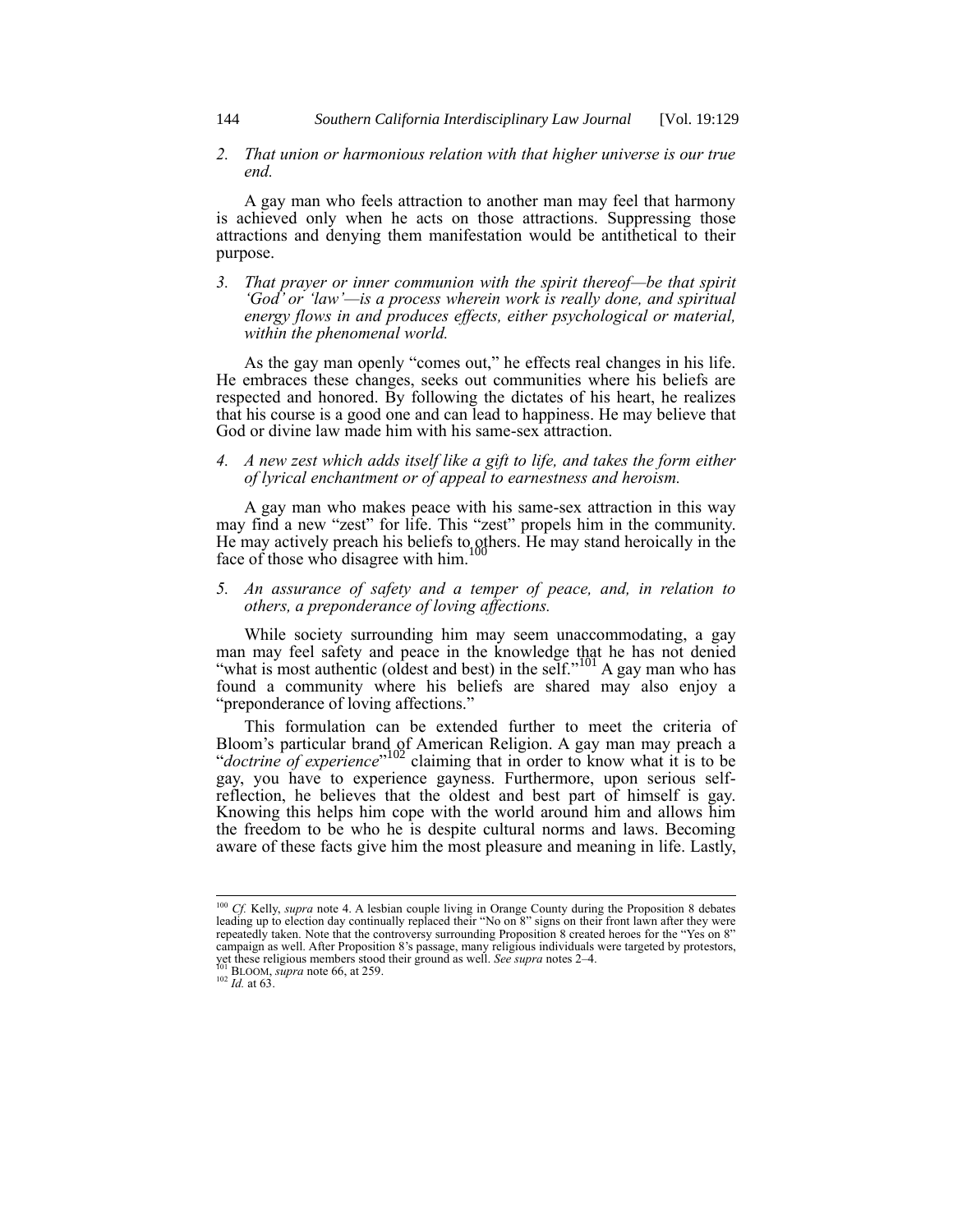though he may be selfless in every other way, he will selfishly hold onto his beliefs, rejecting the pleadings of family and friends to "just be normal."

While this is just one possible formulation, some may criticize it because of its vagueness. "If this is religion, then any process of selfactualization could be called a religion," some may argue. What makes this characterization significant is that it parallels the experience of an orthodox believer. If Bloom's description of the American Religion is accurate, then the gay man's experiences fit Bloom's doctrinal triad of Enthusiasm, Gnosticism, and Orphism. Enthusiasm teaches that a gay conversion must be "felt, manifested, and exuberantly communicated."<sup>103</sup> Gnosticism teaches that the gay person must regard his innermost self as being free from hetero-normative culture. And Orphism teaches the gay man that his self, same-sex attraction included, embodies the truth and is the central spark of divinity. Because this doctrine is at the heart of the American Religion, it justifies the notion that the choice dynamics of the gay person are religious.

But the peculiarities of the gay experience and religion do not end with a hypothetical set of religious premises warranting the gay experience. Some have explicitly linked the gay experience with religion. One gay theologian, Chris Glaser, has argued that the "coming out" experience of a gay person is a religious sacrament.<sup>104</sup> Glaser writes:

Coming out signals *Confirmation* in and affirmation of our creation as gay, lesbian, bisexual, or transgendered, and in our citizenship within the commonwealth of God. It serves as our personal assent to something that God has already done, that is, created us by nature and nurture, and we affirm with the psalmist: "you knit me together in my mother's womb"  $\ldots$ .  $^{105}$ 

Thus, Glaser affirms Bloom's doctrine of Orphism in the American Religion—being gay was created by God's spark in the womb. Furthermore, James would likely find the religious experience described by Glaser, when he writes, "[c]oming out as sacrament means recognizing God's Word acting in our own life, delivering us from the closet, guiding and sustaining us, and promising us a new and more meaningful life.

#### C. OBJECTIONS TO THE GAY RELIGION

Those who find the prospect of a gay religion troubling may do so on any of three grounds. First, gay people do not make the decision to be gay, unlike the members of a religion who make the decision to join their faith. This is the argument from immutability. Religious people are generally not born with an immutable Christian, Jewish, or Islamic characteristic. Gay people on the other hand are born with an immutable homosexual characteristic. Since the origins are different, then being gay and being religious are different. The second objection is closely related to the

 $^{103}$  *Id.* at 49.

<sup>&</sup>lt;sup>104</sup> See CHRIS GLASER, COMING OUT AS SACRAMENT (Westminster John Knox Press 1998).

<sup>105</sup> *Id.* at 13.  $^{106}$  *Id.* at 82.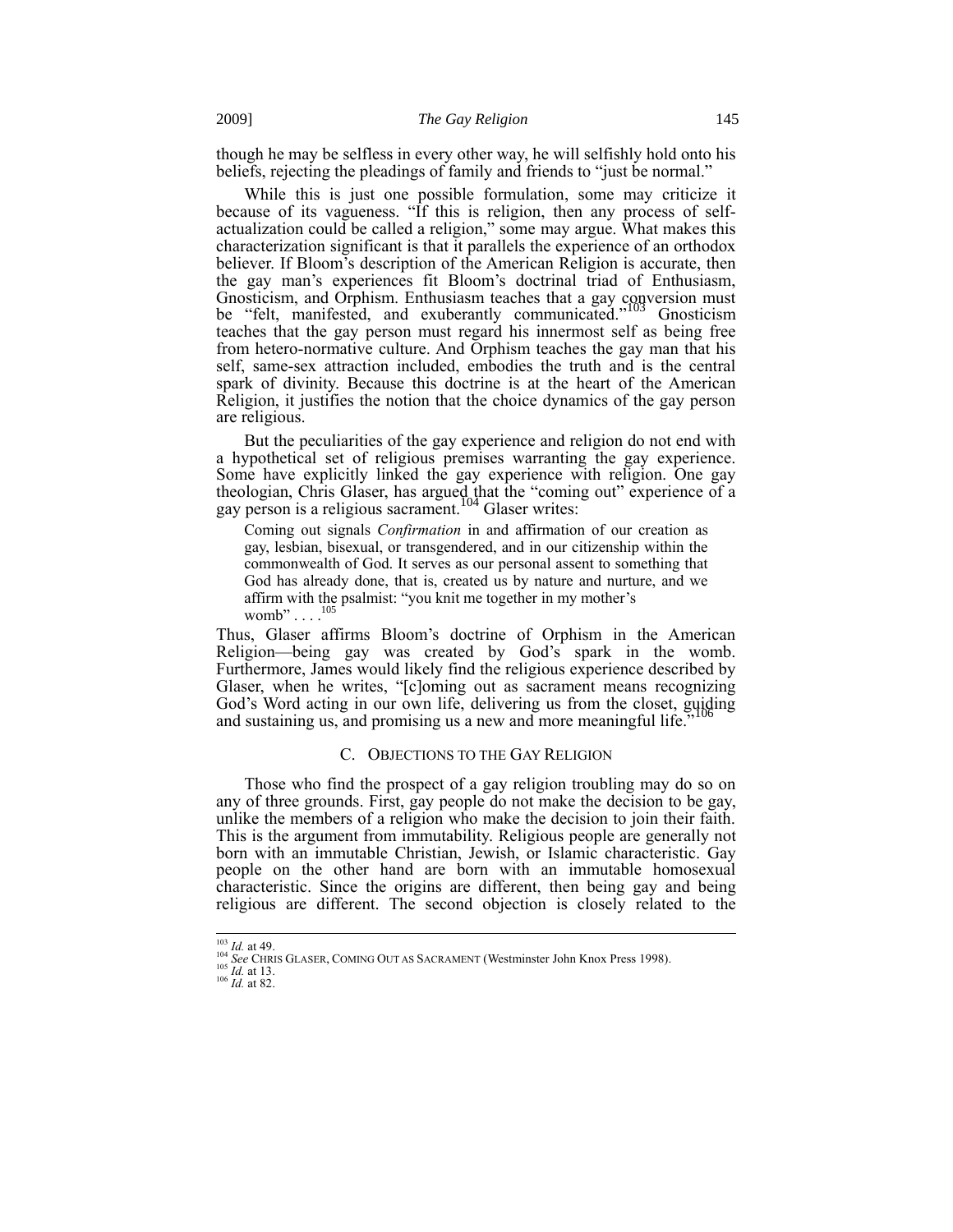argument from immutability—being gay is a person's identity not an expression of belief. According to this argument from identity, a person may identify herself as Catholic, but this is different from identifying herself as gay. Gay identity connotes deeper certainty, whereas Catholic identity connotes situational contingency. Gay identity has a higher likelihood of persisting across cultures than does Catholic identity. The difference between the argument from immutability and from identity is that the identity argument does not rest on the notion that being gay is wholly immutable. The final objection argues that even if there was such a thing as a gay ideology, the First Amendment does not countenance it as a religion because being gay may be cultural, political, or philosophical, but it is not religious. This is the philosophy argument.

A form of the immutability argument has been advocated in an attempt to grant gays heightened protection under the Equal Protection Clause.<sup>1</sup> However successful these arguments have been in the courts,  $109$  their application to a notion of gay religion is uncharted. The strongest argument from immutability would point out the clear distinction between biological determinism and religious choice. Having same-sex attraction is a product of genetic history whereas joining a religion is clearly a product of a personal choice and social pressures. Because the two are so dissimilar in their origins, they cannot be the same.

Superficially, this argument makes a lot of sense. How can something like picking a religion be the result of genetic programming? If a person was born into a tribe in the Amazon where Christianity is nonexistent, it is difficult to imagine that the person would have the genes to become a Southern Baptist. While there is probably not a Southern Baptist gene, it is a different question whether there is a biological explanation for why some people are believers and some are not.

Many theoreticians throughout history have argued that religion is as much the result of biology as the color of one's hair.<sup>10</sup> James calls the idea that religious experiences are the result of biology "medical materialism."<sup>111</sup> Medical materialism explains that Saint Paul's vision on the road to Damascus was a "discharging lesion of the occipital cortex, he

<sup>&</sup>lt;sup>107</sup> One can also make an originalist argument that drafters of the First Amendment did not consider a "gay religion" a religion for First Amendment purposes. I will not address this argument here for two reasons. First, I take for granted the notion that religion is an inherently sticky and evolving topic. New religions are certain to appear that may change our notions of what is religious. Second, I consider my analysis of orthodox faiths above as a possible starting point for a counterargument to the originalist argument.<br><sup>108</sup> *See* Stefan v. Aspin, 8 F.3d 57, 64–68 (D.C. Cir. 1993); Romer v. Evans, 517 U.S. 620 (1995); Dahl

v. Secretary of the U.S. Navy, 830 F. Supp. 1319 (M.D. Fla. 1993). See Romer v. Evans, 517 U.S. 620<br>(1995); Stefan v. Aspin, 8 F.3d 57, 64-68 (D.C. Cir. 1993); v. Secretary of the U.S. Navy, 830 F. Supp.<br>1319 (M.D. Fla. 19

See Halley, *supra* note 98.

<sup>&</sup>lt;sup>110</sup> Spinoza argued that "In the Mind there is no absolute, or free, will, but the Mind is determined to will this or that by a cause that is also determined by another, and this again by another, and so to infinity." Steven Nadler, *Baruch Spinoza*, in STANFORD ENCYCLOPEDIA OF PHILSOPHY (Spring 2009 ed.), http://plato.stanford.edu/archives/spr2009/entries/spinoza/ (quoting BARUCH SPINOZA, ETHICS part II, proposition 48 *in* THE COLLECTED WRITINGS OF SPINOZA (Edwin Curley, trans., Princeton University Press) (1985)). <sup>111</sup> JAMES, *supra* note 52, at 20.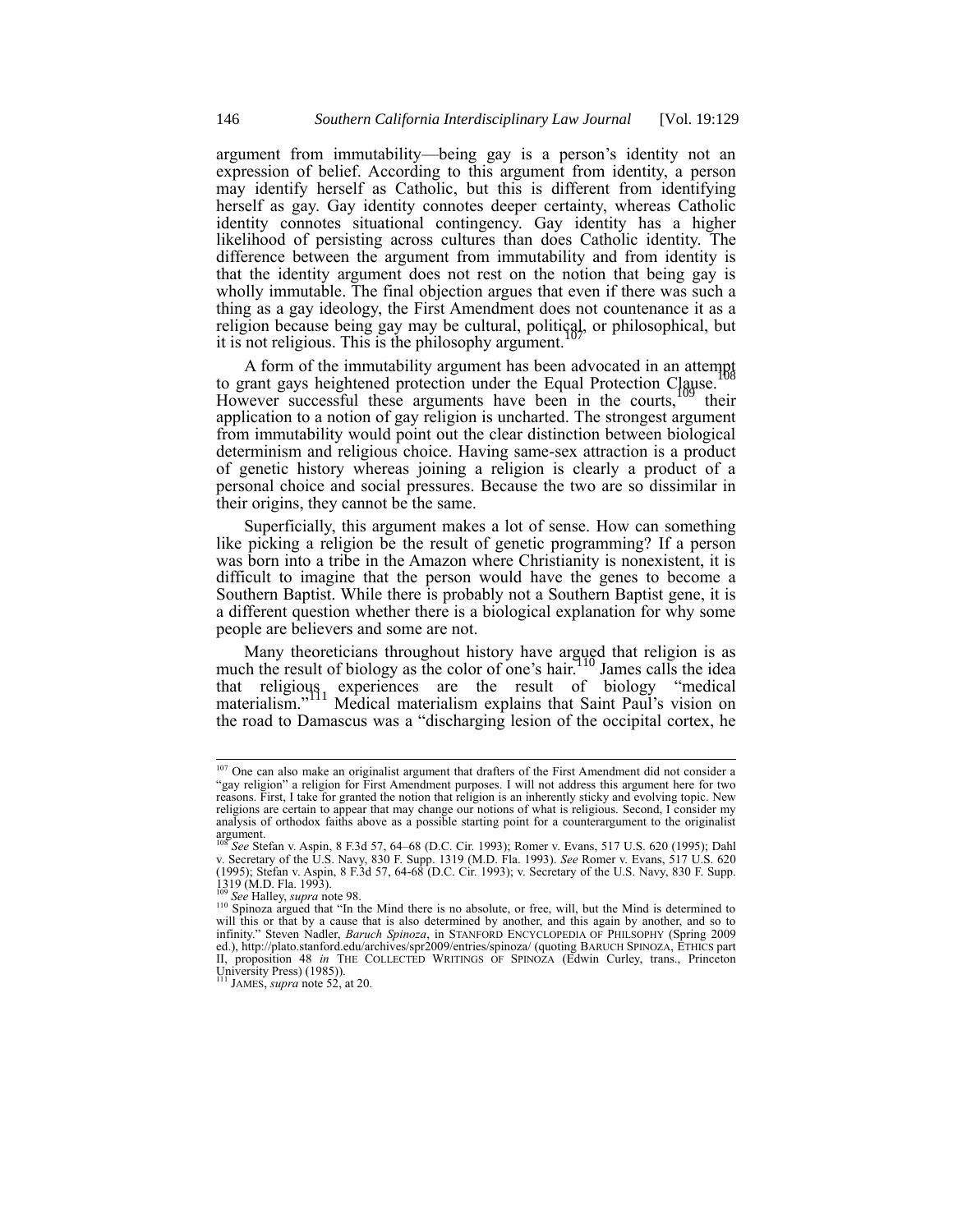being an epileptic."<sup>112</sup> But a consistent theory of medical materialism will not only explain the origin of religion, it will explain the origin of every belief: "Scientific theories are organically conditioned just as much as religious emotions are; and if we only knew the facts intimately enough, we should doubtless see 'the liver' determining the dicta of the sturdy atheist as decisively as it does those of the Methodist under conviction anxious about his soul."<sup>113</sup> James's point, however, was that the origin does not matter when we consider religious belief. By extension of James's argument, I argue that origins do not matter when analyzing religion and homosexuality.

Given that being religious probably has some biological origins, just as being gay has some biological origins, one cannot argue that religion is different from homosexuality on organic grounds. A religious believer may have a "disordered colon" which induces him to "pin[e] for spiritual veracity"<sup>114</sup> just as a gay man may have neurons which induce him to pine for male companionship. James argues that when we judge between states of mind, we do not judge them on their "organic antecedents" but whether we "take an immediate delight in them" or whether "we believe them to bring us good consequential fruits for life." A gay man does not evaluate the decision to act on his same-sex attraction on "organic antecedents" but on whether he believes that such actions will bear "consequential fruits for life." The same can be said of the Catholic who begins his religious quest.

The second argument which asserts that being gay is different from being religious rests on notions of identity. Identity closely parallels, and even intersects immutability when discussed in a courtroom. In *Watkins v. United States Army*, Judge Norris wrote that "the Supreme Court is willing to treat a trait as effectively immutable if changing it would involve great difficulty, such as requiring a major physical change or a traumatic change of identity.<sup>"116</sup> Kenji Yoshino writes that "'immutable characteristic' becomes a metonym for 'core identity' rather than remaining a synonym for a characteristic the bearer cannot shed.'"<sup>117</sup> Chai Feldblum argues that one's identity is the result of "those big decisions in life that go to the core, essential aspects of our selves."<sup>118</sup> These are decisions such as marriage, the choice to have sexual intimacy with a partner, choosing a job, and practicing a religion according to one's conscience.

Though Feldblum does not explicitly make the argument that being gay is dissimilar from being religious because being gay is a question of identity, one can infer it from her argument of "identity liberty" and "belief liberty." Feldblum contends that the spectrum of liberty interests extend

<sup>&</sup>lt;sup>112</sup> *Id.*<br><sup>113</sup> *Id.*<br><sup>114</sup> *Id.* I question whether a "disordered colon" is ever responsible for a religious quest, but such statements endear me to William James.<br>
<sup>115</sup> *Id.* at 21.

<sup>&</sup>lt;sup>116</sup> Watkins v. United States Army, 875 F.2d 699, 726 (9<sup>th</sup> Cir. 1989).

<sup>117</sup> Kenji Yoshino, *Suspect Symbols: The Literary Argument for Heightened Scrutiny for Gays*, 96

COLUM. L. REV. 1753, 1819 (1996). <sup>118</sup> Chai R. Feldblum, *Moral Conflict and Liberty: Gay Rights and Religion*, 72 BROOK. L. REV. 61, 100 (2006). <sup>119</sup> *See id.* at 99–100.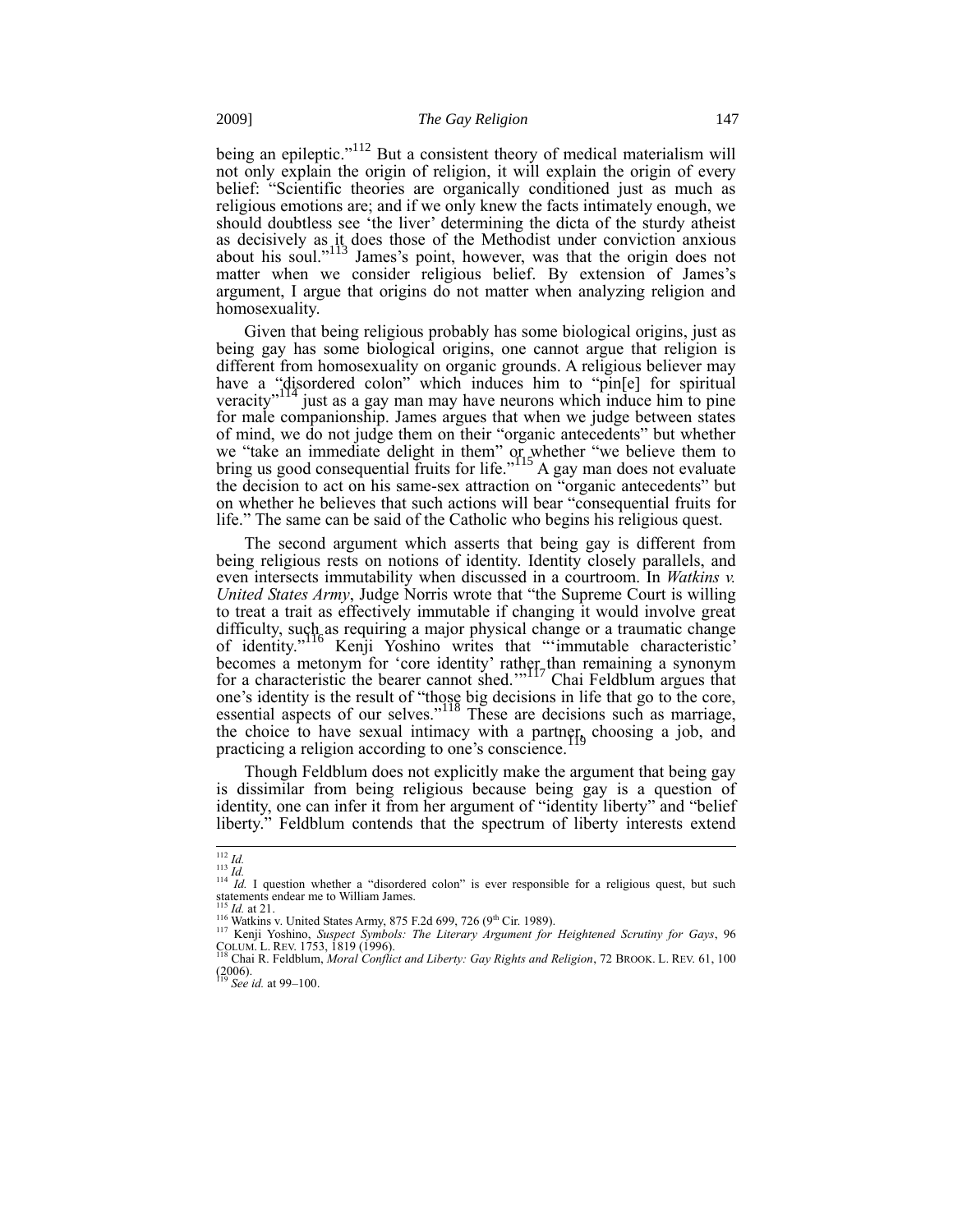under the categories of bodily liberty, identity liberty, and belief liberty.<sup>120</sup> This spectrum also facilitates a ranking system in which belief liberty is subservient to an identity liberty.<sup>121</sup> Feldblum argues that being gay is a species of identity liberty while being religious is a species of belief liberty.<sup>122</sup> Thus, a law that protects the identity of gays at the cost of burdening religious belief is justified because identity is ranked above belief.<sup>1</sup>

The problem with Feldblum's argument lies in her definition of identity. First, under Feldblum's distinction between identity and belief,  $i$ s the possibility that the core of a person's identity is religious.<sup>1</sup> Immediately she recognizes that "[b]elief liberty presumably could be subsumed under identity liberty, since our beliefs are very often constitutive of our identities."<sup>125</sup> But she does not explain why the reverse is not also possible; that identity liberty is subsumed under belief liberty. Instead she explains that identifying belief liberty separately from identity liberty is valuable because belief liberty is "often conflated with First Amendment rights."<sup>126</sup> *Her* classification, on the other hand, appears to conflate identity with belief, calling into question whether there is actually a difference between saying one's identity is gay and saying that one has a gay religious belief.

Secondly, and related to the first objection, her definition of identity rests on "those big" decisions that are essential to defining ourselves. Most big decisions are made with reference to antecedent principles. For example, a person usually does not decide to marry on a whim. Instead, a bride-to-be may make the decision based on her religious, political, social, or philosophical beliefs. Her religion may have taught her that marrying is a way to come closer to God, or she may believe that marrying will position her favorably in the public eye when she runs for President. It is not important what the reason is, only that there is a reason. Religion, though one of many different reasons, is still a means by which identity is formed. Religion is just as important to identity as same-sex attraction is to identity.

Feldblum's error may be further illuminated by her belief that heterosexuality and homosexuality are morally neutral, "similar to having red or brown hair."<sup>128</sup> It is true that same-sex *attraction* or opposite *attraction* is morally neutral, but Feldblum mistakenly equates same-sex attraction with being gay and opposite sex attraction with being "straight." Feldblum only confuses the issue more when she claims that "acting consistently with one's sexual orientation" is a morally good choice.<sup>129</sup> It is

 $\overline{\phantom{a}}$  $\frac{120}{120}$  *Id.* at 98. *See id.* at 119–20. *See id.* at 100. *See id.* at 119. <sup>124</sup> *Id.* at 99.  $\frac{125}{125}$  *Id.* at 100. *Id.* <sup>127</sup> *Id. Id.* at 101. <sup>129</sup> *Id.*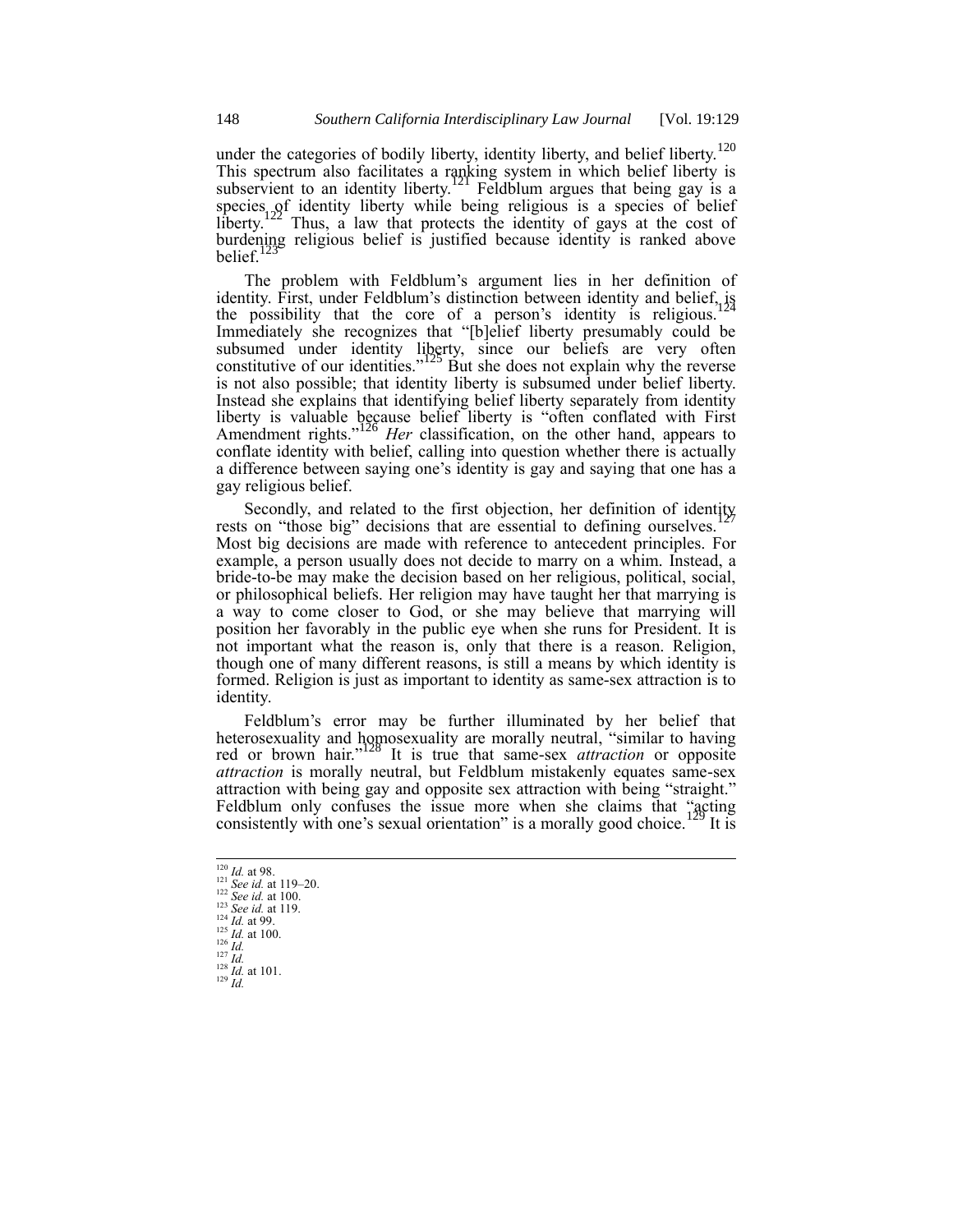as though she is saying a gay man's identity is fixed and his decisions respecting his identity are based on belief. This argument takes for granted that orientation is a decision based partly on same-sex or opposite sex attraction and partly on a person's beliefs.

While it is true that some people have same-sex attraction and others do not, not all people who have same-sex attraction will identify themselves as gay. How a person orients himself sexually is a choice based on the attraction he feels and the justifications he has for making sexual decisions.<sup>131</sup> For example, a man may have an attraction for a woman but may choose never to have sex because he would rather swear a vow of celibacy. For this reason, he chooses no sexual orientation because he has decided not to pursue sexual intimacy with man or woman. His decision, however, was based on a belief that in order to sufficiently worship God, he should not honor his opposite sex attraction by pursing sexual intimacy with another woman. Indeed, he should try to suppress that attraction.

A counterargument to the celibate priest analogy is that it focuses too narrowly on sexual acts. Why should someone's identity be based on that person's actions? Is it not enough that the priest feels an attraction to a woman in order for him to have the identity of heterosexual? This counterargument is the "status/conduct" approach to identity.<sup>132</sup> Feldblum rejects this approach to gay identity for the same reason that one should reject it for the celibate priest's identity.<sup>133</sup> She wrote: "It seemed to me the height of disingenuousness, absurdity and indeed disrespect, to tell someone it is permissible to 'be' gay, but not permissible to engage in gay sex. What do they think being gay means?"<sup>134</sup> Similarly, it is absurd to call someone heterosexual, gay, or sexual at all if he has given up sex in order to serve God.

The Philosophical argument against a gay religion is especially pertinent because it has a direct bearing on whether a gay ideology is a religion for purposes of the First Amendment. This final objection suggests that being gay is not religious, but political or philosophical. Whether a system of belief is religious, political, or philosophical is critical for First Amendment analysis because the amendment guarantees the free exercise of religion, not of philosophy or science.<sup>135</sup> Though gay people may unite in order to change the political climate in America, it is not a serious argument to say that a person is gay based on a political belief. Whether

<sup>&</sup>lt;sup>130</sup> See, e.g., Robert E. Fay, et al., *Prevalence and Patterns of Same-Gender Sexual Contact Among*<br>Men, 243 SCI. 3383, 338 (1989); Janet Lever, et al., *Behavior Patterns and Sexual Identity of Bisexual Males*, 29 J. SEX RES. 141, 151–53 (1992).

<sup>131</sup> *See* Byne & Parsons, *supra*, note 95, at 236–37. <sup>132</sup> Feldblum, *supra* note 118, at 104.

<sup>133</sup> *Id.* <sup>134</sup> *Id.*

<sup>&</sup>lt;sup>135</sup> LAURENCE TRIBE, AMERICAN CONSTITUTIONAL LAW 1189 (2nd ed. Foundation Press 1988). ("The Framers, whatever specific application they may have intended, clearly envisioned religion as something special; they enacted that vision into law by guaranteeing the free exercise of *religion*, but not, say, of philosophy or science."); *Seeger*, 380 U.S. at 165–66 (The court notes a difference between religion and philosophy stating that exemption from military training be based on religion and not on "political, sociological, or philosophical views.").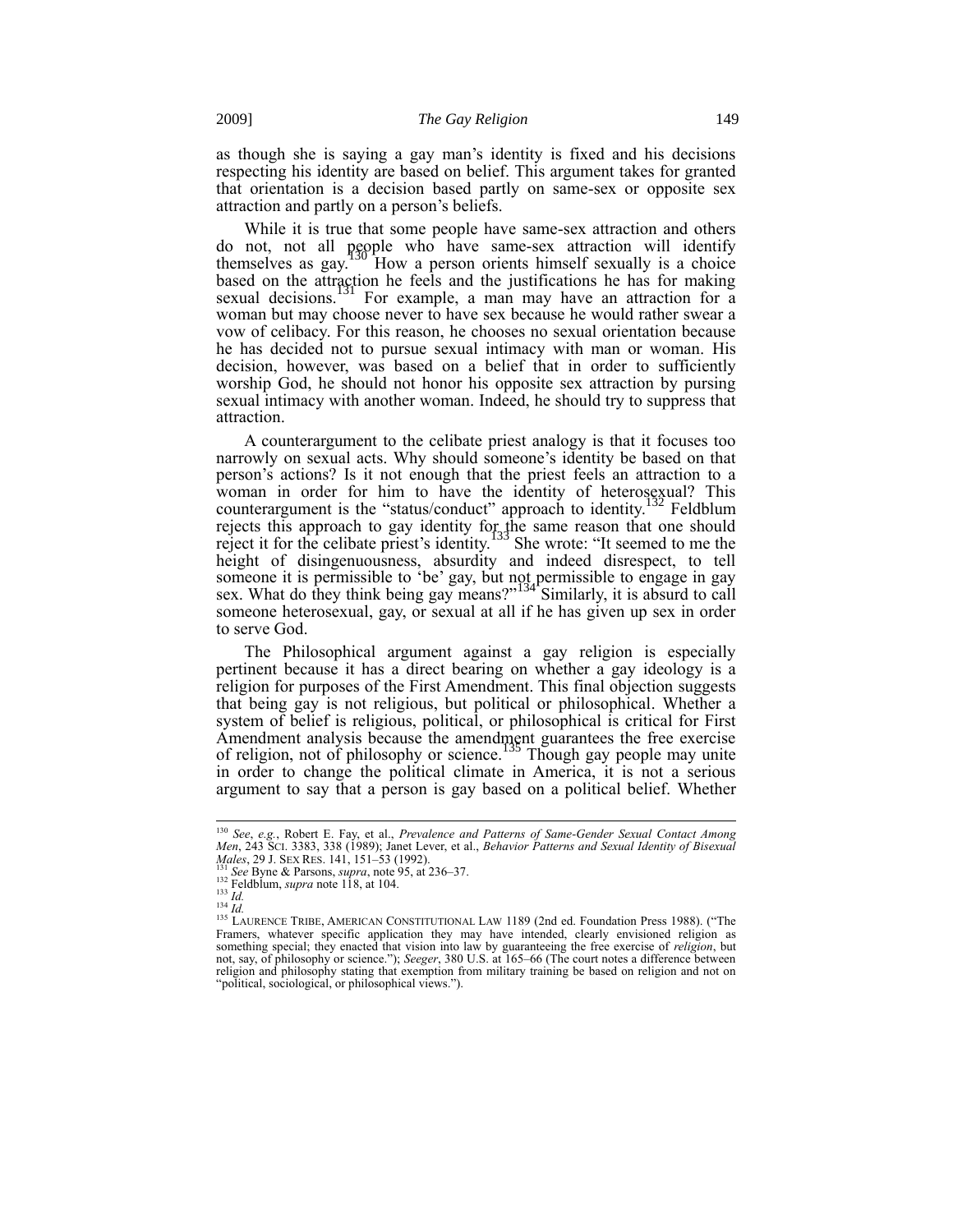being gay is the result of a life philosophy, however, does present a serious attack on a gay religion.

The argument that being gay is the result of a life philosophy reflects an acceptance that being gay is the product of decisions based on a belief system but a discomfort with classifying a gay ideology as a religion—to call being gay the product of religious belief is going too far because religion is about God, church, and ceremony. As has already been argued, such a conception of religion is too narrow to accommodate the varying religious beliefs in America. However, religion and philosophy are closely aligned and finding a way to tease them apart has been the job of many religious philosophers.<sup>1</sup>

Baruch Spinoza offers one approach in separating religion from philosophy. While his is only one approach among many, his analysis is sufficient in order to suggest one reason why a gay ideology is properly a religion rather than a philosophy. Spinoza argued that the Bible's essential purpose is to convey a simple moral message, "Love thy neighbor," and it is not the source of "natural truth."<sup>137</sup> The moral message of the scriptures is not the source of matural truth. The moral message of  $v_{138}^{\text{28}}$  explanes is what makes a religion religious rather than philosophical.<sup>138</sup> Prophets, according to Spinoza, were not great philosophers but "morally superior individuals" who were capable of "apprehend[ing] that which lies beyond the boundary of the intellect."<sup>139</sup>

Spinoza's idea of religion is consistent with the one argued for here. Religion does not require ancient texts, but a concern for issues of morality, like loving one's neighbor. The gay religion certainly concerns morality if it is a moral question whether someone should have an intimate relationship with another of the same sex. Those who insist that the gay ideology is philosophical rather than religious confuse the search for the "natural truth" of gayness with the moral imperatives of gayness. Certainly it is philosophical to consider whether someone is born with same-sex attraction or whether that attraction was facilitated by social pressures. Questions which lead to the "natural truth" of same-sex attraction are not the same kinds of questions that lead to a meaningful life for a gay man. Religion provides answers to how a gay man can lead a meaningful life.

One last consideration for the argument that being gay is not philosophical concerns Judge Adams's formulation that an ideology is religious if it is similar to the "deep religious convictions of the Amish" and not analogous to "Thoreau's rejection of 'contemporary values accepted by the majority."<sup>140</sup> The decision to act according to one's same-sex attraction does not come by reasoning like Thoreau's civil disobedience. The choice to classify oneself as gay may come from deep and ineffable origins—a

<sup>&</sup>lt;sup>136</sup> For another approach, see PAUL TILLICH, SYSTEMATIC THEOLOGY V.1. (Tillich argues that the questions of life are best viewed as philosophical, but the answers are theological. Christianity is then one way to answer the philosophical questions of life).

Nadler, *supra* note 110.

<sup>138</sup> *See id.*

<sup>139</sup> *Id.*

<sup>140</sup> *See* George C. Freeman, III, *The Misguided Search for the Constitutional Definition of "Religion,"* 71 GEO. L, J. 1519 (1983).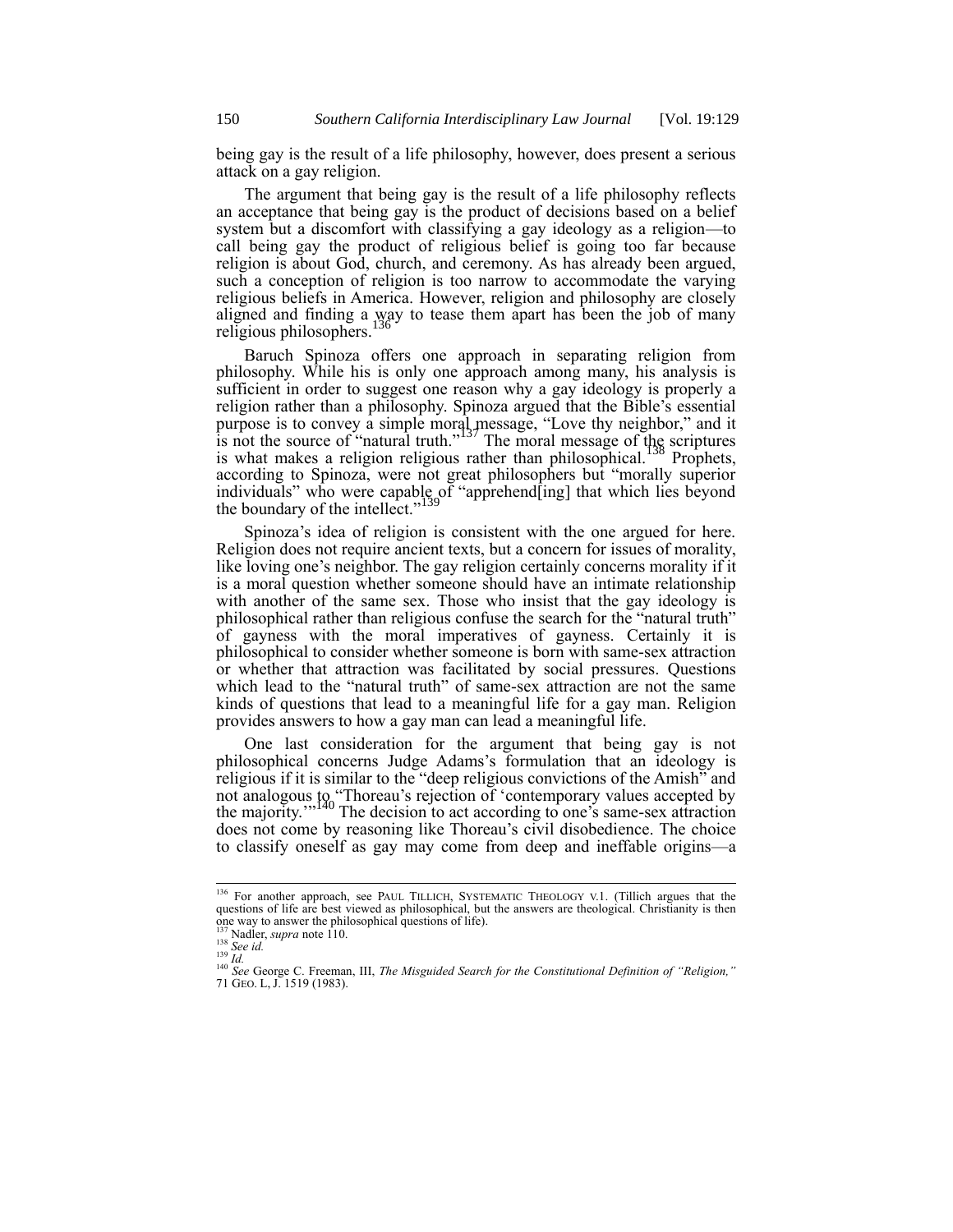connection with what Bloom might call what is "best and oldest"<sup>141</sup> about oneself. That it feels right is often the best reason one can give. This is not unlike many religious believers. When a Mormon is asked why he has chosen to live a life consistent with the Church of Jesus Christ of Latter Day Saints' teachings, his best answer will be that it feels right and that his experience arriving at that determination is ineffable. Postulating that a person is gay or Mormon because he has been convinced by logic that he must be, misses the point of religious belief.<sup>142</sup> As Spinoza points out, faith and reason inhabit different spheres and neither should tread in the domain of the other. $143$ 

## IV. PRACTICAL EFFECTS OF A "GAY RELIGION"

If the gay experience is best supported by a theory of religious belief, how does that affect gay rights advocacy in the courts and in legislation? This paper has attempted to make the argument that gay rights advocates could rely on the protection of the First Amendment's Free Exercise clause when making arguments to the court. However, using the Free Exercise clause of the First Amendment is by no means the only method of legal argument available to gay rights advocates. Indeed, "most violations of the free exercise protection may be vindicated without reference to the free exercise clause."<sup>144</sup> If the gay experience is already protected under other provisions of the constitution, what is gained by analyzing the gay experience in terms of religious belief?

One area where gays might enjoy added protections from the Free Exercise Clause would be in those instances where the clause *ex proprio vigore* mandates an exemption from what would otherwise be a legal duty. However, instances where religiously minded people are exempt from laws purely on the grounds that doing so would constrain their right to free exercise of their religion are hard to find after the ruling in *City of Boerne v. Flores*. <sup>145</sup> *Boerne* maintained the proposition that laws of general applicability can be enforced against religious practices even if the government does not have a compelling interest. Thus, if there were a law of general applicability that constrained the religious practices of a gay person, a gay person would have a difficult time finding a Free Exercise exemption, through the court did not make it impossible.

For a case study demonstrating how a gay person might use the Free Exercise clause to find an exemption from state law, we turn to *Lawrence v. Texas*. <sup>147</sup> *Lawrence* involved two men who were charged with violating a

-

<sup>&</sup>lt;sup>141</sup> BLOOM, *supra* note 66, at 54.<br><sup>142</sup> For situations where philosophers have tried to convince, by force of logic, the existence of God, see St. Anselm's ontological argument for the existence of God. For a slightly more modern approach at convincing people to live a virtuous life, see Pascal's Wager.

Nadler, *supra* note 110.

<sup>&</sup>lt;sup>144</sup> Jesse H. Choper, *Defending "Religion" in the First Amendment*, 1982 U. ILL. L. REV. 579, 581 (1982). <sup>145</sup> City of Boerne v. Flores, 521 U.S. 507 (1997).

<sup>146</sup> *See id.*

 $147$  Lawrence v. Texas, 539 U.S. 558 (2003).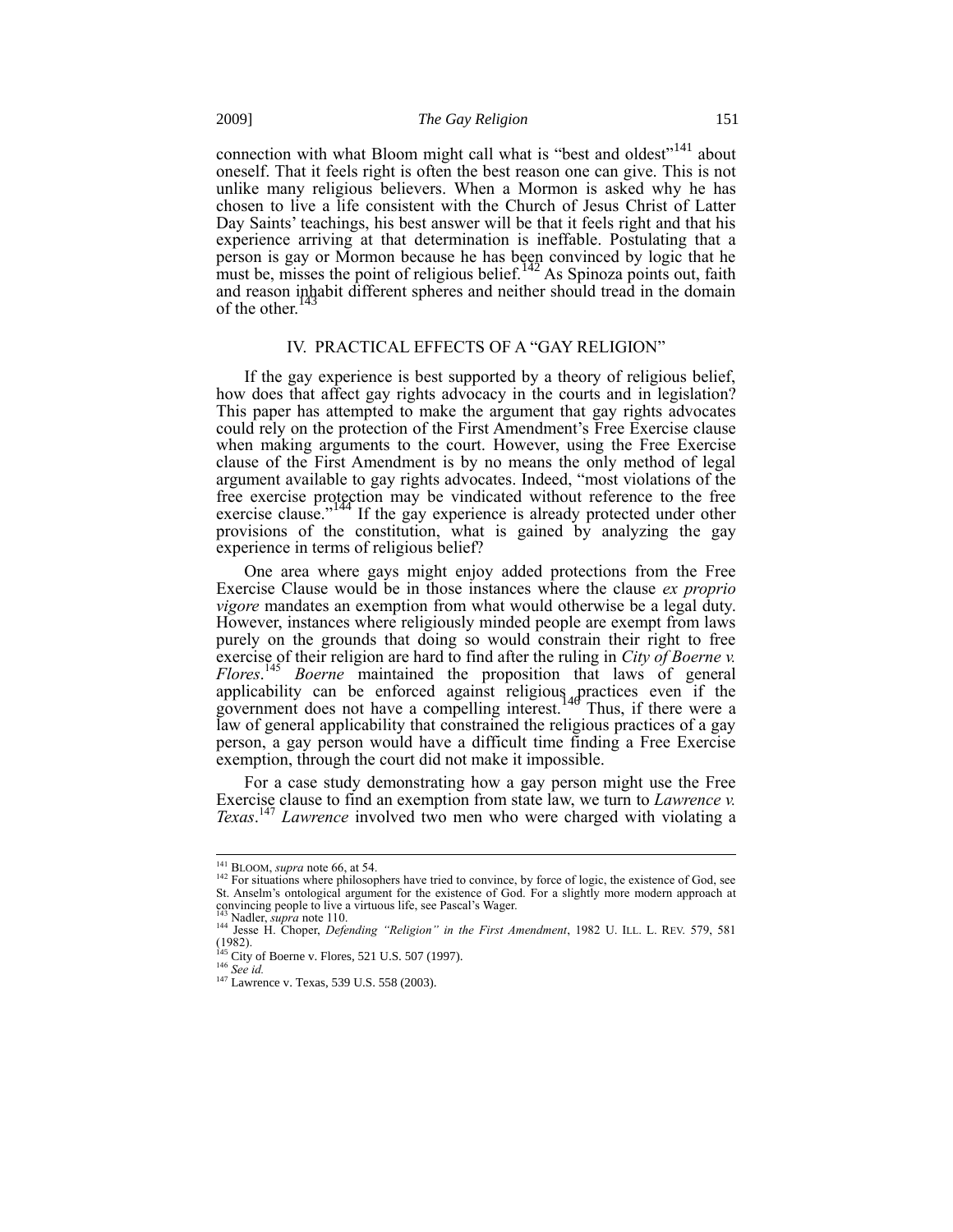Texas anti-sodomy statute.<sup>148</sup> One of the men, Lawrence, sued successfully on the grounds that his substantive due process rights were violated.<sup>1</sup> Justice Scalia criticized the majority for "apply[ing] an unheard-of form of rational-basis review<sup>"150</sup> while nowhere mentioning that "homosexual" sodomy is a 'fundamental right.'" However, the Court could have avoided applying an "unheard-of form of rational-basis review" and held for Lawrence, had Lawrence used the Free Exercise Clause. The ruling in *Employment Division v. Smith*<sup>151</sup> provides the reason.

In *Employment Division v. Smith*, a case where members of a religion sought an exemption from an anti-peyote law, Justice Scalia reasoned that a religious practice could be exempted from a statute of general applicability if the asserted right involved a "hybrid" right consisting of a free exercise right and another right.<sup>152</sup> For example, a licensing system that regulates the publication of religious materials involves two rights—a freedom of religion and a freedom of speech.<sup>153</sup> Since publishing religious materials involves those two rights, it could be exempted from the licensing system. The peyote law in *Smith*, however, did not "represent[ ] an attempt to regulate religious beliefs, the communication of religious beliefs, or the raising of one's children in those beliefs," so the petitioners could not be exempt on Free Exercise grounds.<sup>154</sup>

Applying Scalia's hybrid rights analysis to the facts in *Lawrence* could have yielded different results. If Lawrence had argued that the Texas Anti-Sodomy statute denied him his right to free exercise of his gay religion in conjunction with another right, then he could plausibly have received an exemption from the statute on Free Exercise jurisprudence. Naturally, the question becomes what is the other right? Though the *Lawrence* Court never asserted that homosexual sodomy was a fundamental right, they operated as though there had to be a right at issue. It is not my purpose to suggest what that other right might be, but only to suggest that the right seems like it could easily be a member of the family of rights Scalia mentioned in *Smith*.

Suppose, however, that the Texas Anti-Sodomy statute provided a religious "exemption clause" analogous to the conscience clauses in the medical community or the conscientious objector clause in the Universal Military Training and Selective Service Act. Suppose further that the exemption was meant to target certain theistic religions where sodomy was a religious rite.<sup>155</sup> Would the exemption be read narrowly to ensure that only claims from the countenanced theistic religions would apply, or would it be interpreted broadly enough to allow functionally equivalent claims, such as those by a gay religion?

<sup>148</sup> *Id.* at 558, 563. <sup>149</sup> *Id.* at 578. <sup>150</sup> *Id.* at 586.

<sup>&</sup>lt;sup>151</sup> Employment Division v. Smith, 494 U.S. 872 (1990).

 $\frac{152}{Id}$ . at 881–82.

<sup>153</sup> *Id.*

<sup>154</sup> *Id.*

 $155$  This is only hypothetical, I am unaware if there are any such religions.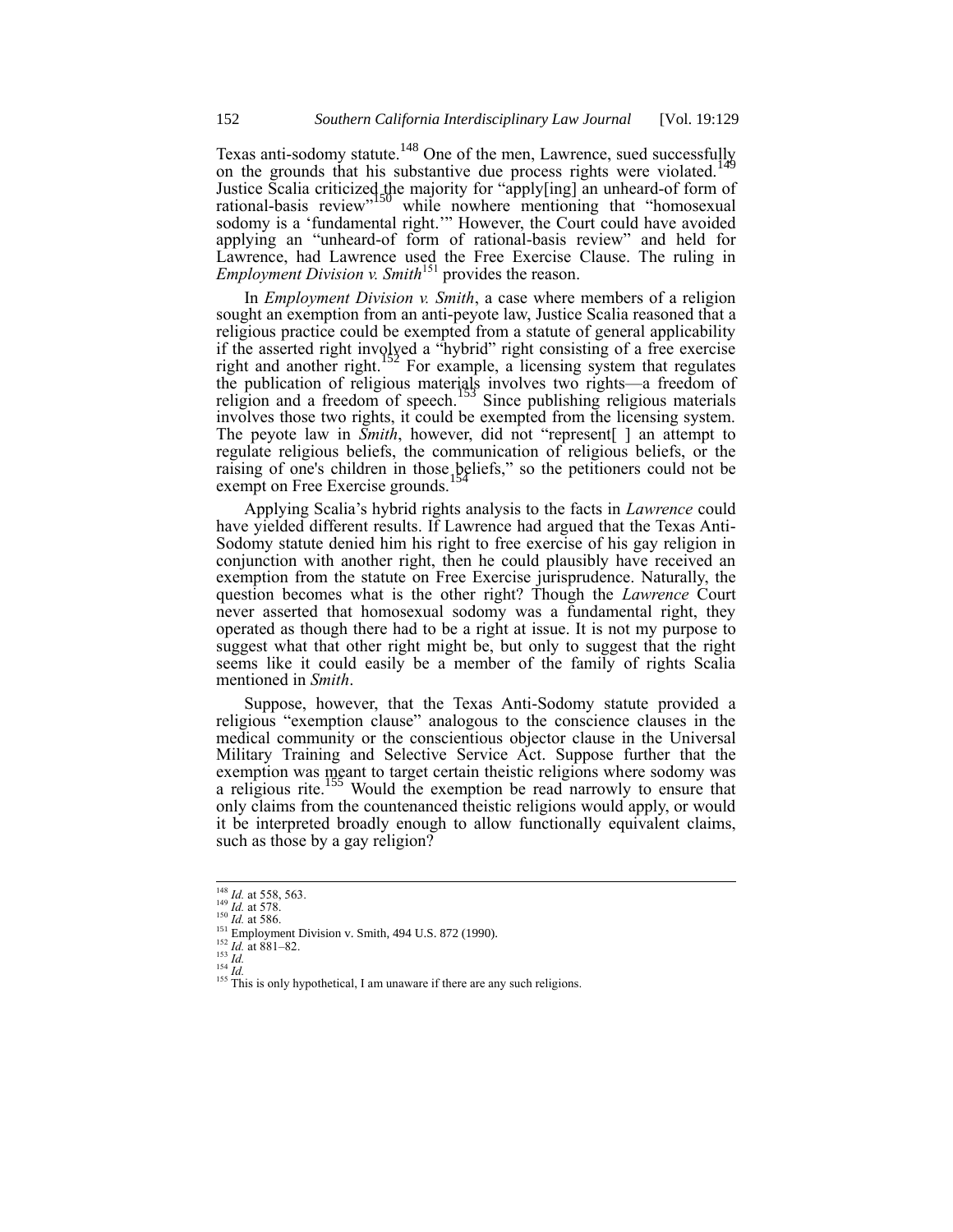First, if the exemption clause *named* one of the possible theistic religions countenanced, then the clause would probably violate the Establishment Clause.<sup>156</sup> The reason it would violate the clause is because "some religions cannot be favored over others[;] an exemption given to members of one religion must be given to members of another similarly situated religion."<sup>157</sup> If this were not the case, then someone wanting to engage in homosexual sodomy may simply convert to the named religion in order to do so—an act the law should not encourage.<sup>158</sup> If, however, the clause did not name a particular religion, then the conception of a "gay religion," argued for here, would be similarly situated to other theistic religions and would therefore be included in the exemption clause. This is the short answer to whether an exemption clause would include "gay religion."

Even if the courts did not fully accept the conception of a "gay religion," they "should [still] recognize prima facie equality between religious and nonreligious beliefs and activities."<sup>159</sup> The government should not favor religious activities over nonreligious activities unless it has reason to do so that is not based on theological or popular opinion concerning the religion.<sup>1</sup>

However, the *Lawrence* case study showing how the Free Exercise Clause might extend to a gay religion has been purely academic. *Lawrence* was settled and gays now enjoy the right to engage in conduct consistent with a gay religion. Gays, however, do not yet enjoy all of the rights that they seek. How does framing the rights of gays as religious rights affect the marriage debate?

Probably the most volatile area where religion and gay rights have clashed is in the struggle over gay marriage. In an article in *The Weekly Standard*, Anthony Picarello explains that because the "church is surrounded on all sides by the state . . . [and] . . . marriage affects just about every area of the law, gay marriage is going to create a point of conflict at every point around the perimeter.<sup>"161</sup> The gay marriage conflict is especially acute because it argues for "a vision of gay rights . . . [where] . . . sexual orientation is conceptualized as a protected status on par with race."<sup>162</sup> Therefore, "traditional religions that condemn homosexual conduct will face increasing legal pressures regardless of what courts and Congress do about marriage itself."<sup>163</sup>

Picarello claims that the marriage debate is especially acute because the debate conceptualizes sexual orientation as a status on par with race.<sup>164</sup> This claim however, makes the same status/conduct fallacy that Feldblum mentioned in her article, *Moral Conflict and Liberty: Gay Rights and* 

<sup>156</sup> *See* Greenawalt, *supra* note 6, at 326.

<sup>157</sup> *Id.* at 325–26. <sup>158</sup> *See id.* at 327.

<sup>159</sup> *Id.* at 328.

<sup>160</sup> *Id.*

<sup>161</sup> Maggie Gallagher, *Banned in Boston*, THE WEEKLY STANDARD, May 15, 2006. <sup>162</sup> *Id.*

 $^{163}$  *Id.* 

<sup>164</sup> *Id.*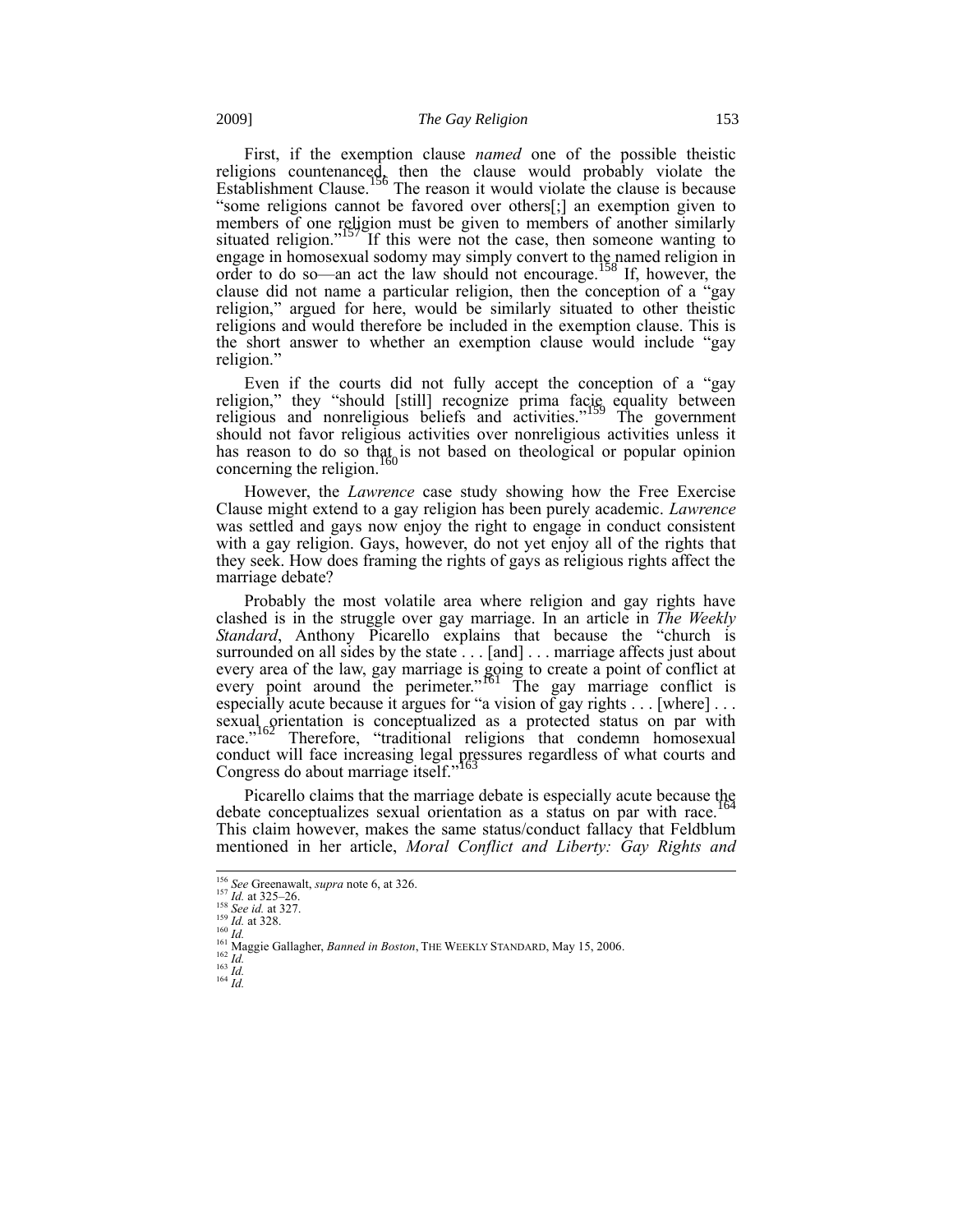*Religion*. <sup>165</sup> Race is a status which cannot be controlled whereas being gay is determined by the type of conduct one engages in. It is important to note that "gay rights" includes both "civil rights" and "religious liberties." "Civil rights" refers to those rights that are common to all people, such as the right to free speech. A gay person's "religious liberties" refers to the right to freely express one's gay religion. These distinctions are congruent with "Protestant's rights," "Catholic's rights," "Buddhist's rights," etc. The difference is that we never conceptualize a Catholic's status on par with race. This is because we easily see the volitional nature of being a Catholic, whereas it is more difficult for us to see the volitional nature of being gay. What follows is an examination of a gay person's "religious liberty" in the context of gay marriage and not a gay person's "civil rights" regarding gay marriage.

A gay couple might believe that marriage is a moral imperative for any two committed and loving individuals. They may believe that marrying is a deeply spiritual and sacramental act. A statute that denies the couple the ability to marry would certainly burden their religious beliefs surrounding marriage. However, as *Reynolds v. United States* has shown, it is unlikely that the couple would successfully invalidate the statute using a Free Exercise of religion defense.<sup>166</sup>

*Reynolds* is an instructive case which shows that "the legislative powers of the government reach actions only, and not opinions."<sup>167</sup> George Reynolds was a member of the Church of Jesus Christ of Latter Day Saints who, by virtue of his religious conviction, believed that marrying a second wife was divinely ordained.<sup>168</sup> Marrying more than one wife was made illegal by an anti-bigamy statute in the Utah Territories, and so Reynolds was charged with bigamy.<sup>169</sup> The court in *Reynolds* held that a statute outlawing bigamy was constitutional even though it burdened Reynolds's religious belief.<sup>1</sup>

Laying aside the value judgments concerning bigamy and gay marriage, the case would have several parallels if a gay man were to argue to the Supreme Court his right to marry on grounds of religious belief. At the time of the *Reynolds* case, the Church of Jesus Christ of Latter Day Saints was still a discrete and insular minority group that had endured persecution. Our hypothetical gay man is a member of a minority class of people, also discrete and insular but united in a religious belief, which has endured persecution. Reynolds probably believed that his opposite sex attraction as well as religious belief justified his marrying more than one wife.<sup>171</sup> Similarly, a gay man might believe that his same-sex attraction and Similarly, a gay man might believe that his same-sex attraction and

<sup>165</sup> Feldblum, *supra* note 118, at 104.

<sup>&</sup>lt;sup>166</sup> Reynolds v. United States, 98 U.S. 145 (1878).

<sup>&</sup>lt;sup>167</sup> Feldblum, *supra* note 118, at 164 (quoting Thomas Jefferson).

<sup>168</sup> *Reynolds*, 98 U.S. at 161–62. <sup>169</sup> *Id.* at 157–58.

<sup>170</sup> *See id.* at 167–68.

<sup>&</sup>lt;sup>171</sup> See SARAH BARRINGER GORDON, THE MORMON QUESTION: POLYGAMY AND CONSTITUTIONAL CONFLICT IN NINETEENTH-CENTURY AMERICA 103 (University of North Carolina Press 2002). Gordon offers one possibility of sexuality beliefs among early Mormons. She writes "latter-day faith was also committed to the connection between sexuality and divinity." *Id.* Of course some argue that "sexual indulgence was the motivating factor behind Joseph Smith's marital experimentation." *Id.* In any event,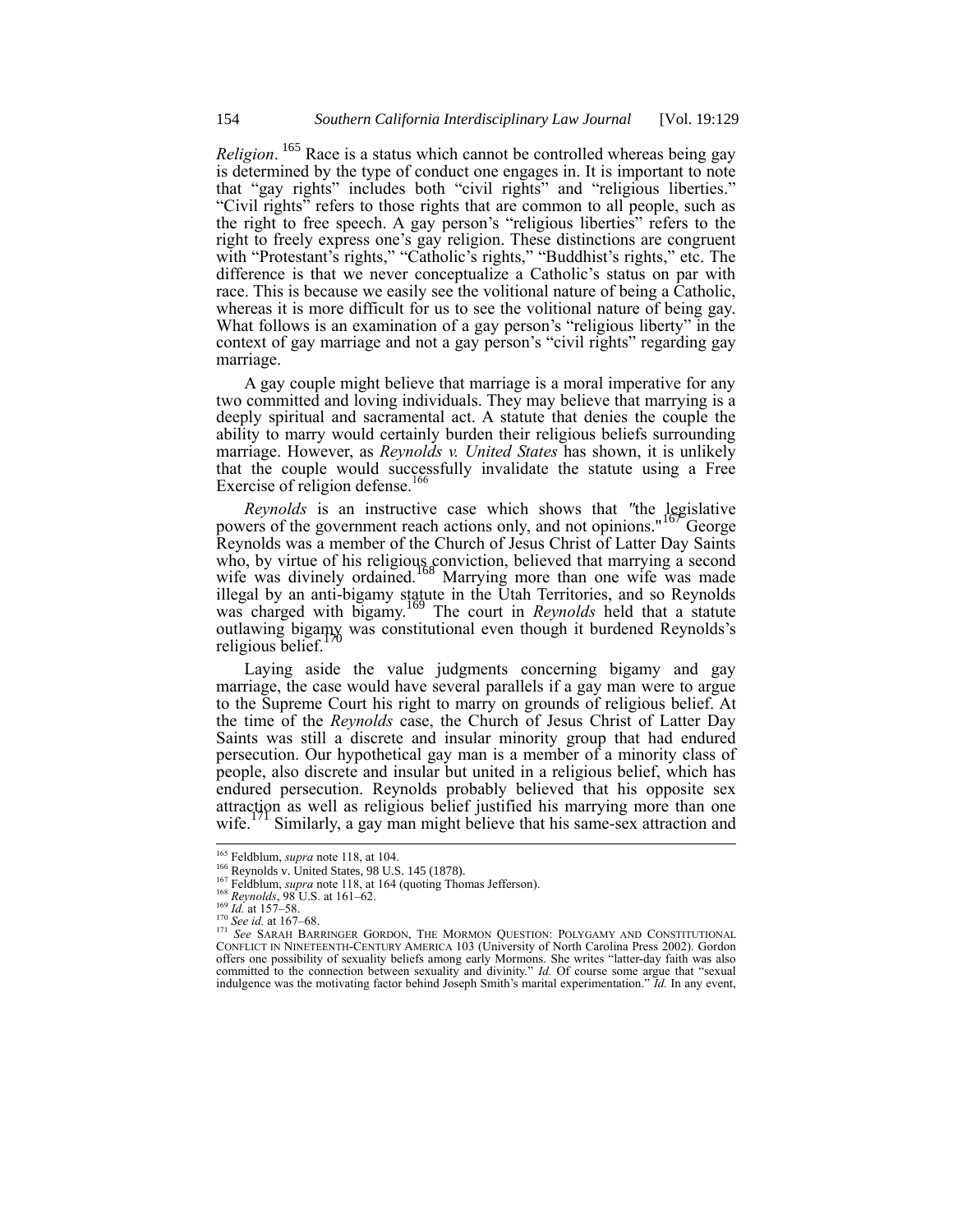religious belief (that it is morally right to act consistent with one's sexual attractions, etc.) justifies his marrying a same-sex partner. Unfortunately for the gay man, the Court would have to conclude that a statute denying gay marriage, like a statute denying bigamy, is constitutional.

With the holding of *Reynolds* looming over potential religious exceptions to marriage statutes, what good is arguing for a gay religious liberty in the gay marriage debate? The argument emphasizes the distinction between religious belief and the American moral, social, and political ethos. Note that both the bigamy statute and California's Proposition 8 reflect prevailing American morality norms, social understanding, and politics. By making religious arguments, one may at least influence moral norms and probably political norms as well. Though the gay rights movement already influences the American public on these issues, basing arguments on religion may catch the ear of other sympathizers. But the most important reason for arguing along religious liberty grounds is that doing so creates parity in the debate and focuses the debate on the central issue—that equality in *marriage* is really a religious issue.

Bloom wrote that the central argument of *The American Religion*, is that:

We all of us are affected by the consequences of our national faith, and that one variety or another of it frequently is the actual substance of what we confront in what at first seem secular phenomena in the United States. The central fact about American life . . . is that our religiosity is everywhere. Even our erotic relationships of the more sustained sort, marriage included, have acquired many of the stigmata of our religious intensities.

Whether or not marriage was originally intended to take on "religious intensities," it seems marriage and religion are now tightly woven together. Courts need to be mindful of the marriage-religion relationship when they consider arguments for sexual-orientation equality, especially if the arguments stem from the disputes of two religions: a gay religion and a traditional religion.

The California Supreme Court indirectly alluded to the central issue of gay marriage when it opined that "one of the core elements of this fundamental right [to marry] is the right of same-sex couples to have their official family relationship accorded the same dignity, respect, and stature as that accorded to all other officially recognized family relationships."<sup>173</sup> *Naming* the union of gay spouses a domestic partnership rather than marriage risks "denying the official family relationship of same-sex couples the equal dignity and respect that is a core element of the constitutional right to marry."<sup>174</sup> In California, same-sex couples have most

it seems reasonable to suspect that Reynolds was both religiously and biologically persuaded to practice bigamy. <sup>172</sup> BLOOM, *supra* note 66, at 38–39.

<sup>&</sup>lt;sup>173</sup> In re Marriage Cases, 43 Cal.4th 757, 830 (2008).<br><sup>174</sup> *Id.* at 831.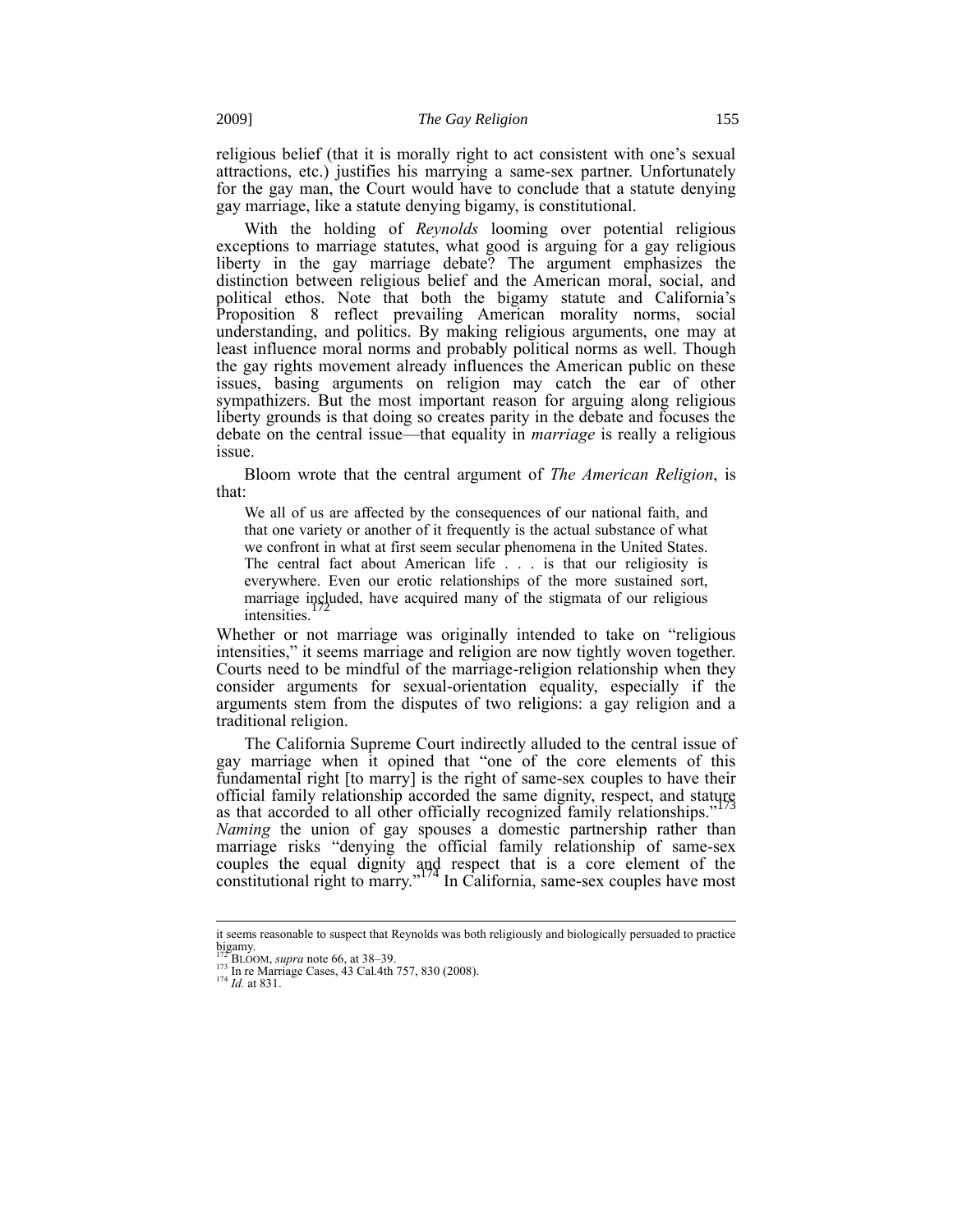of the substantive attributes under the Domestic Partnership  $Act^{175}$  that they would have under the right to marry.<sup>176</sup> If substantive legal rights are equalized, then the dominant issue for the court to decide is just how much gravitas the name "marriage" carries.

Many who oppose gay marriage are opposed on religious grounds.<sup>177</sup> This is probably because many Americans typically associate marriage with religion. Oftentimes, people get married in a church and use religious language in the ceremony. Certainly, many religions preach the value of marriage and feel responsible for the venerable connotation marriage has in American culture. Whatever the cause, marriage and religion seem to have a particularly close relationship.

This relationship suggests that religion may have vaunted marriage as an institution which engenders dignity, respect, and stature. If that is the case, it seems strange that the court can take one of the "core elements" of the right to marry (a combination of dignity, respect, and stature), which was created by religious institutions, and then demand that this benefit be used in a manner antithetical to the religious institution's purposes. If religious institutions strongly object and refuse to support a conception of marriage that allows same-sex couples to marry, the respect and dignity of marriage may collapse. The resulting conception of marriage may be divided along the lines of church-marriages and state marriages, with church marriages carrying the respect and dignity.<sup>178</sup> On the other hand, if religious institutions uniformly embrace gay marriages, then respect and dignity remains, but possibly at the cost of the religious institution's integrity. Religious institutions who currently oppose gay marriage may feel unjustified pressure from the state if courts insist that gay marriage is equal in dignity and respect to opposite sex marriage. While some may believe that pressure is needed if we are to live in a civilized society, the pressure poses a threat to one of our national ideals—plurality of belief.

#### In his *Notes on Virginia*, Jefferson wrote:

And why subject [religion] to coercion? To produce uniformity. But is uniformity of opinion desirable? No more than of face and stature. Introduce the bed of Procrustes then, as there is danger that the large men may beat the small, make us all of a size, by lopping the former and stretching the latter. Difference of opinion is advantageous in religion. The several sects perform the office of a *censor morum* over each other . . . . What has been the effect of coercion? To make one half the

world fools, and the other half hypocrites. To support roguery and error all space the sorth over the earth . . . .

<sup>&</sup>lt;sup>175</sup> For the list of rights, benefits, and responsibilities of domestic partners see CAL. FAM. CODE  $\S$  297.5  $(LexisNexis 2009).$ 

<sup>176</sup> *Marriage Cases*, 43 Cal. 4th at 830.

<sup>177</sup> *See* Mark DiCamillo & Mervin Field, *Voters Very Sharply Divided if Asked to Decide on a New Constitutional Amendment to Allow Same-Sex Marriages. Big Differences by Party, Ideology, Age, Marital Status, Gender, Region and Religious Preference*, THE FIELD POLL, Mar. 10, 2009,<br>http://media.sacbee.com/smedia/2009/03/10/10/rls0310.source.prodaffiliate.4.pdf.<br><sup>178</sup> This assumes that religious institutions rema

marriage. <sup>179</sup> Jefferson's Notes on Virginia, 1782 as quoted in HAIMAN, *supra* note 6, at 159.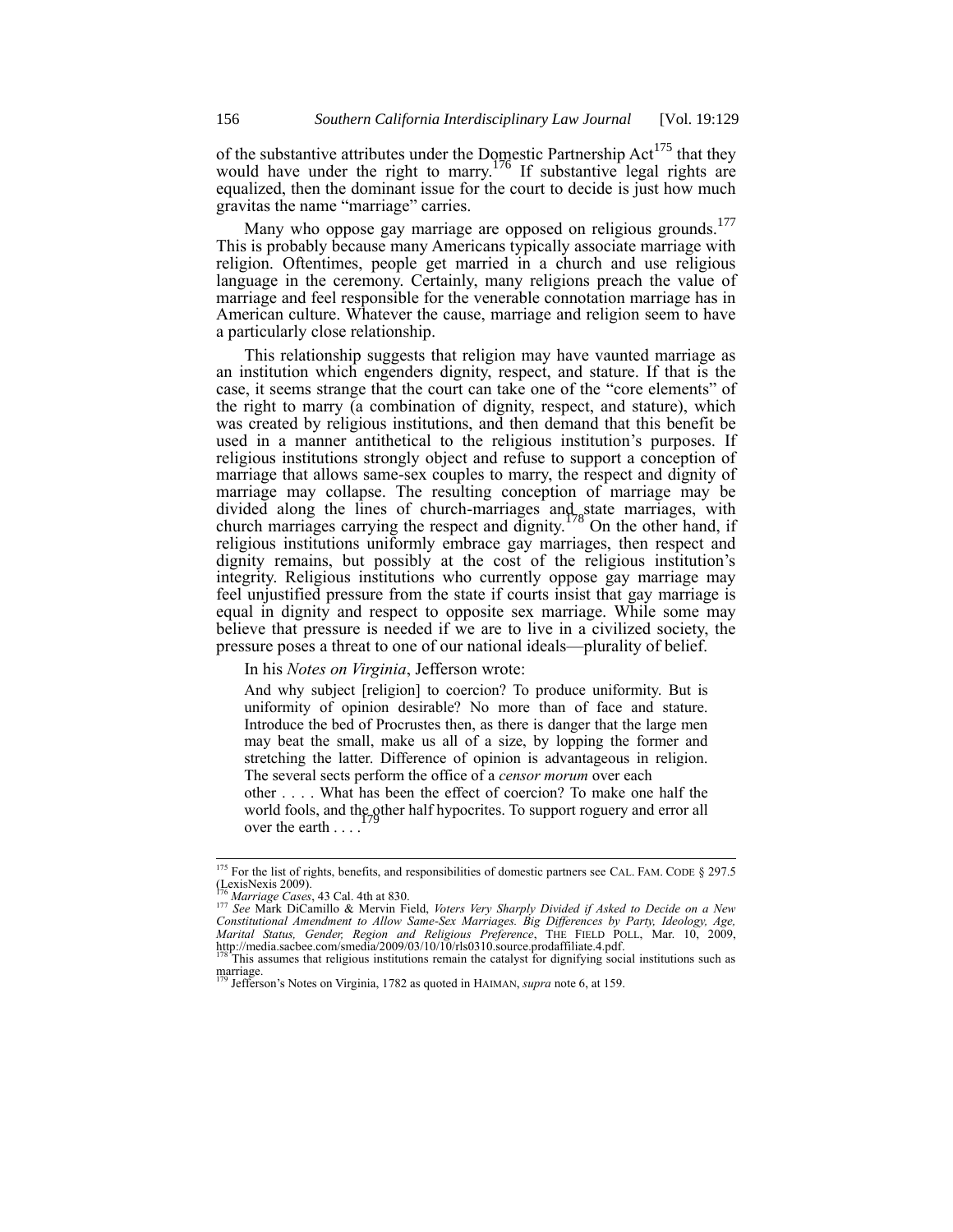Though gay rights advocates certainly think that uniformity on the issue of gay marriage is desirable, it is not clear such uniformity of religious belief is healthy for a pluralistic society. When the Supreme Court of California implicitly assigns religious institutions the role to bless gay marriage with respect, dignity, and stature equal with opposite sex marriage, it lays the religious institution on the "bed of Procustes." All this could be avoided, however, if religious institutions were allowed to debate the issue on even ground. If traditional religious institutions that oppose gay marriage debated with the gay religion over the meaning of marriage, the result may very well be a coalescing of belief. No religion would need fear the judiciary "lopping" and "stretching" its tenets.

The argument here is that dignity, respect, and stature are virtues earned by marriage through the work of religious institutions and not rights that the Supreme Court can give to same-sex couples. The Court can, and should, give same-sex couples the substantive rights of marriage, many of which exist in a domestic partnership. For same-sex couples to enjoy a union commensurate in stature with opposite sex unions though, they will have work to do in the religious realm. This is not as daunting a task as it may sound. Many religions have already adopted a stance of love and respect towards same-sex couples.<sup>180</sup> In a significant respect, these religions have converted to the gay religion.

However, is labeling a gay union as a domestic partnership and a manwoman union as a marriage sound in "separate but equal" doctrine? Again, an analysis that employs the gay religion provides an answer to this problem. The fear about domestic partnership is that labeling gay couples "domestic partners" rather than "married," "generates a feeling of inferiority as to their status in the community that may affect their hearts and minds in a way unlikely ever to be undone."<sup>181</sup> This fear rests on the notion that gays will only achieve the dignity and respect commensurate with heterosexuals if the court intervenes. The argument assumes that as far as bigotry is concerned, gays are the new blacks and the only practical way to advance American culture past its new bigotry is by judicial fiat. While the strategy uses the court's considerable influence to persuade Americans that gays deserve as much dignity and respect as every other American, it forgets that being gay is the product of choices consistent with a religious belief.

This strategy makes the same status/conduct fallacy discussed above.<sup>182</sup> A person, who feels same-sex attraction and chooses to act according to that attraction based on religious beliefs, has conducted herself in a way that gives rise to her identity. A black person on the other hand practices no volition to give rise to the type of identity that was discriminated against in *Brown v. Board of Education*. <sup>183</sup> Black, for the

<sup>180</sup> *See* http://www.gaychurch.org, (follow "Church Directory" hyperlink which provides a directory for gay friendly Christian churches throughout the world).

Brown v. Bd. of Educ.of Topeka, Shawnee County, Kan., 347 U.S. 483, 494 (1954).

<sup>&</sup>lt;sup>182</sup> *See infra text accompanying footnotes 132-34.* 

<sup>183</sup> *Brown*, 347 U.S. 483.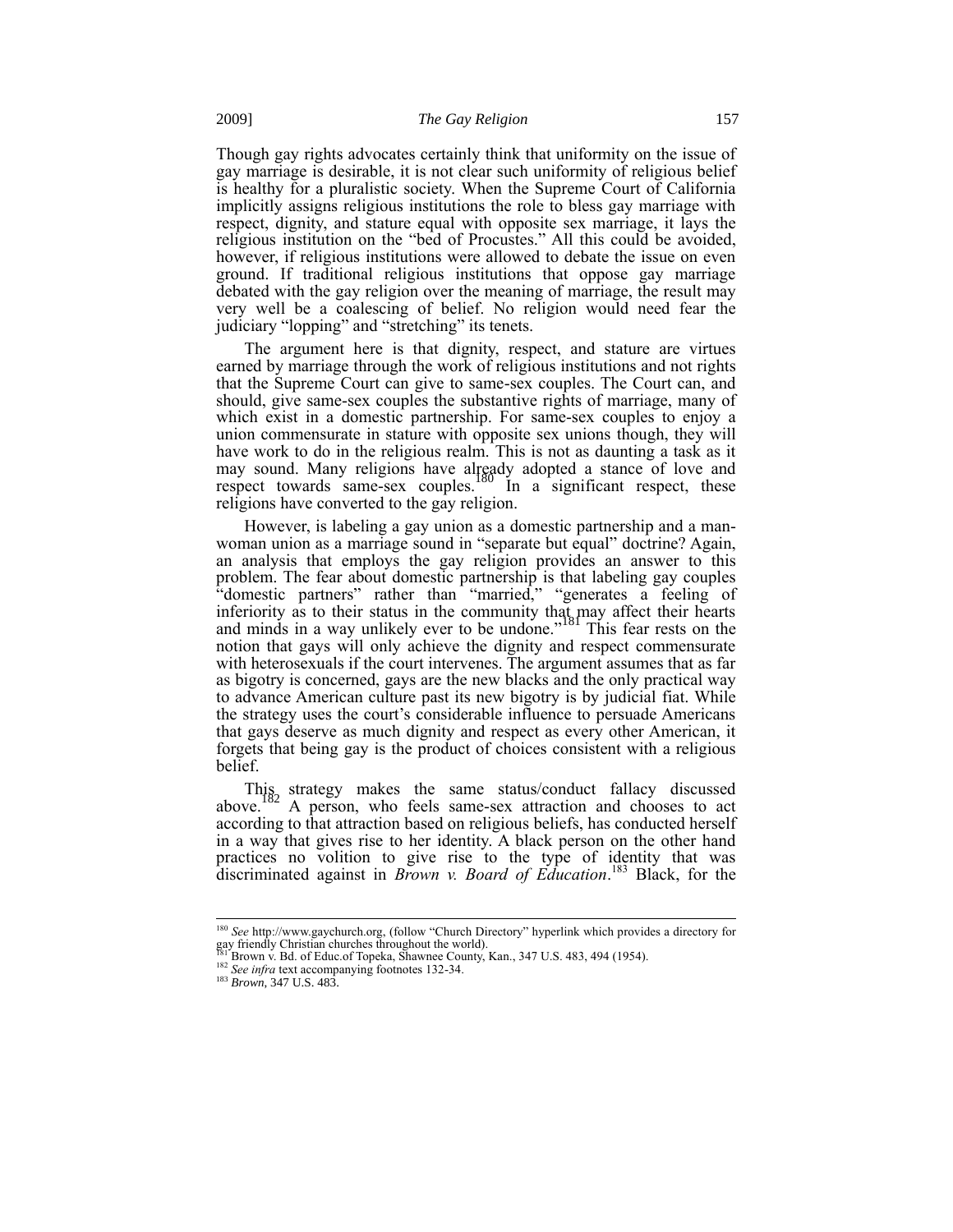purposes of *Brown*, is the person's status, not the individual's conduct.<sup>184</sup> If being gay is the manifestation of religious belief, then a person is gay in a way dissimilar to the way a person is black.

The status/conduct fallacy though does not mean that because a person is gay in a different way than a person is black that she does not deserve the same dignity as any other *person*. As a *person*, the gay woman requires from our government the same substantive rights, privileges, and benefits as any other citizen. A gay person's *beliefs*, however, do not by virtue of their existence require the same dignity as any other person's *beliefs*. Americans are free to choose whether gay people should act according to their same-sex attraction or resist acting on their same-sex attraction. When Americans choose that gay people should act according to their same-sex attraction and enter marital unions, then they will have dignified the gay union in a way that traditional marriage is currently dignified. In effect, Americans will have been converted to at least one tenet of the gay religion.

The idea of conversion embodies the other reason why mandating gay marriage by judicial fiat is a poor strategy. If what is at issue is the dignity, respect, and, stature of a group, and not the substantive rights of a group, then judicial intervention is a subtle attempt at converting the American religious meaning of marriage to an American gay-religious meaning of marriage. By pronouncing that gay unions deserve exactly the same respect and dignity as man-woman marriages, the court is trying to forcibly change the hearts of those Americans who simply do not believe that a person should act according to her same-sex attraction. Strong-arm conversion tactics like those of the California Supreme Court's, have rarely been effective at winning docile converts. Instead, religious wars are best fought by gentle persuasion, not violent decree.

What is true for the courts is true for the American majority. Those who believe that gays should not act according to their same-sex attraction are prohibited from disturbing the peace and bodily integrity of a gay person. Denying a gay person the right to safely pursue a religious education, for example, would violate the Free Exercise Clause of the First Amendment, as would denying them the substantive privileges of marriage. As Reynolds learned in 1878, "the legislative powers of the government [can surely] reach actions only, and not opinions."<sup>185</sup> Such is the game with religion the government can allow people to ridicule your beliefs, condemn you to hell, call you a bigot, and even prohibit conduct based on your deeply held beliefs. If after all that you feel less respected, less dignified, and secondclass, you can still hope to persuade others to recognize the value of your religious belief, and maybe one day the majority will recognize a marriage consistent with your religious conviction.

<sup>&</sup>lt;sup>184</sup> I grant that a person can act "black," but for purposes of invidious racial discrimination it seems unlikely that *Brown* would have been decided the same if the schools had segregated white children who acted white from white children who acted black. <sup>185</sup> *See Reynolds,* 98 U.S. at 164.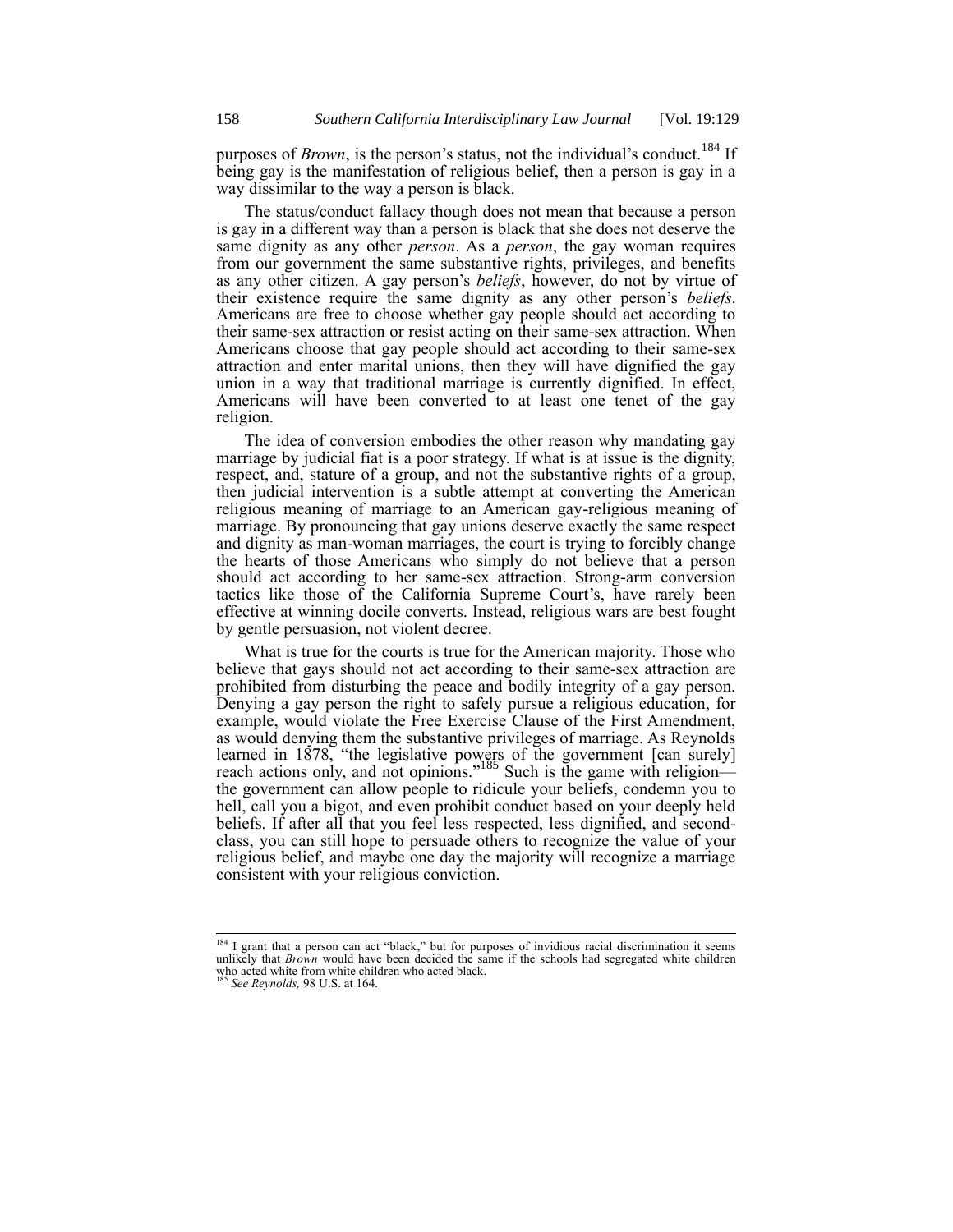In addition to the marriage debate, the ideological struggle between religion and gay ideology occurs in the areas from religious exemptions to sexual orientation non-discrimination laws. In *Should Religious Groups Be Exempt from Civil Rights Laws?*, Martha Minow uses the story of Catholic Charities of Boston to show how conflict can arise between religious beliefs and sexual orientation laws, and how the conflict can be resolved.<sup>1</sup>

Massachusetts State law required that adoption agencies contracting with the state could not discriminate on the basis of sexual orientation.<sup>1</sup> Catholic Charities of Boston held the view that it would be "gravely immoral" to allow same-sex couples to adopt a child.<sup>188</sup> Rather than seek an exemption from the non-discrimination statute—a strategy which was uncertain—Catholic Charities decided it would get out of the adoption business.<sup>189</sup> The highly publicized result hardened the "Vatican's position as a reaction to the emerging state recognition of rights for gays and lesbians," as well as caused the Commonwealth of Massachusetts to grow absolutist in their position that "[u]nless Catholic Charities itself accepted same-sex couples, it would lose its license to participate in the adoption practice."<sup>190</sup>

Minow laments this result as an instance where rigidity ruled to the detriment of both sides—Catholic Charities gave up a much needed adoption practice and gay rights advocates lost ground in other states where bans on gay and lesbian adoptions were pursued in reaction to the Catholic Charities case.<sup>191</sup> This need not have been the result, however. Minow argues that "attitudes of respect, flexibility, and humility can help generate new answers beyond 'exemption' and 'no exemption' when religious principles and civil rights laws collide."<sup>192</sup> She suggests the use of a "value-added negotiation" that leads to "winner-take-all solutions either by creating new options that can be divided across competitors or overlapping consensus that meets the needs of rivals."<sup>193</sup>

Without a doubt, the clash between religious beliefs and gay rights will require a healthy measure of humility and respect for peaceful solutions, but Minow's approach is misleading when she frames the clash as one between "religious principles and civil rights laws."<sup>194</sup> It takes for granted a difference between "religious principles" and the principles that undergird the civil rights law in question. While it is no question that Catholic Charities operated in accordance with its belief system, it is questionable how a gay person's right to be treated equally by Catholic Charities was characterized as a civil right *per se*. Minow describes the conflict as one between religious belief and civil right. In her view, it is a civil right for a

<sup>186</sup> Martha Minow, *Should Religious Groups Be Exempt from Civil Rights Laws?*, 48 B.C.L. REV. 781 (2007). <sup>187</sup> *Id.* at 831.

<sup>188</sup> *Id.* at 833 <sup>189</sup> *Id.* at 835–36. <sup>190</sup> *Id.* at 839.

<sup>191</sup> *Id.* at 842.

<sup>192</sup> *Id.* at 844. <sup>193</sup> *Id.* at 845.

<sup>194</sup> *Id.* at 844.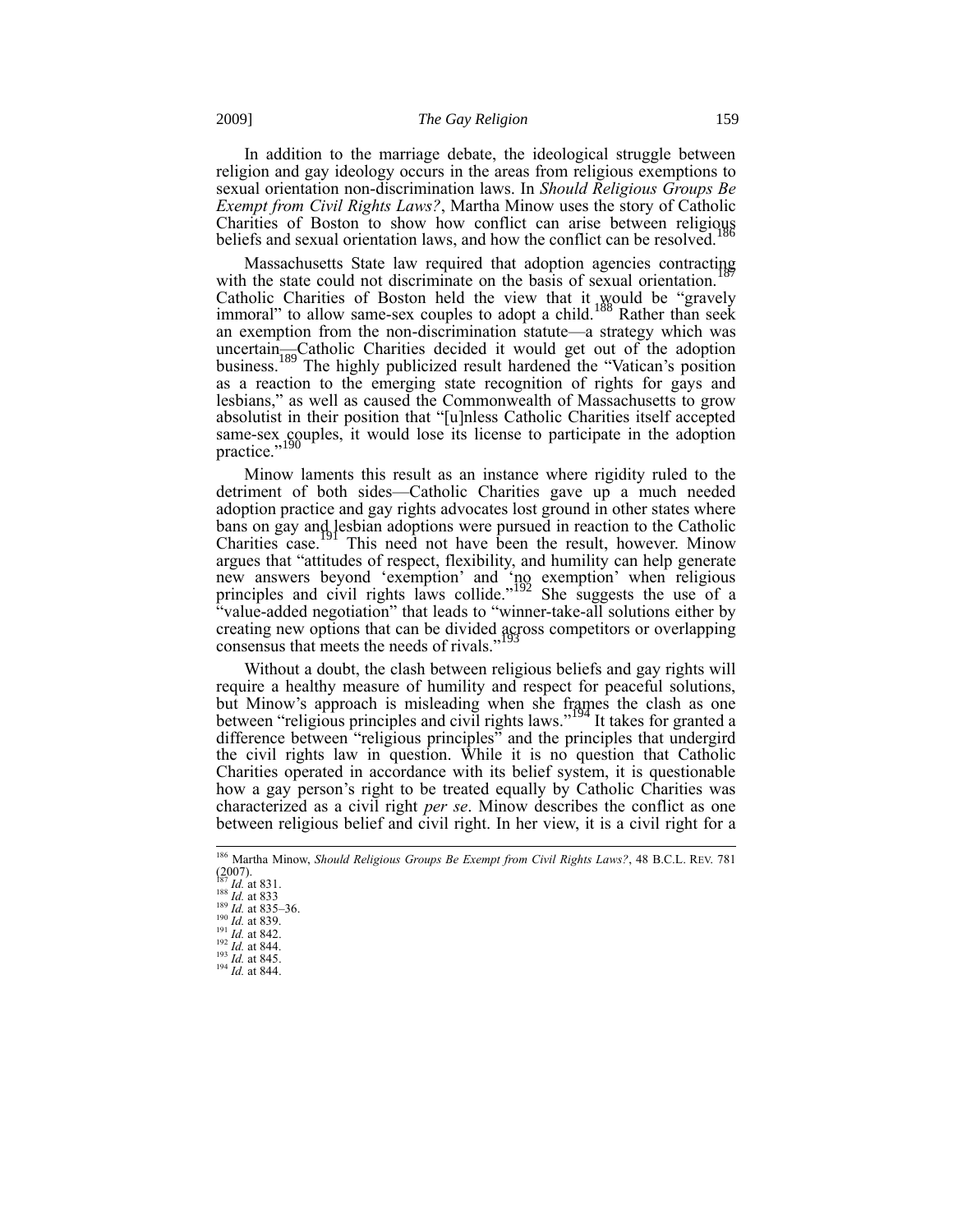gay couple to be allowed to adopt just as easily from Catholic Charities as it is for a man-woman couple. If Catholic Charities has qualms with placing a child with a gay couple, it would need to receive a religious exemption from the law. Characterizing the argument in this fashion though is misleading, because the gay couple's civil right at issue is the same as Catholic Charities' civil right—the right to free exercise of religion. Catholic Charities may have resisted placing children in the homes of gay couples, not because Catholic Charities believed the couples' second-class citizens, who lack the right to adopt, but because Catholic Charities believed the couples used their right to freely exercise their religion in a manner inconsistent with their Catholic beliefs.

Minow's characterization of gay religion as gay civil rights suggests that gay religion is the established social truth and that discrimination against gays is *per se* invidious. But is discriminating against belief systems so sinister? While it is true that our nation has tried valiantly to rid our social conscious of discrimination in its pejorative sense, it is not necessarily true that our nation has, or even desired to rid our social conscious of the type of discrimination by which citizens make judgments concerning religion.

Viewed from this perspective, it is curious as to why there was an exemption question at all. How is it that one religion sought an exemption from the beliefs of another religion? The answer is that the Massachusetts legislature assumed that if a person feels attracted to another of the same sex, that person must necessarily classify herself as gay—the type of fallacious reasoning argued against earlier in this paper. Reasoning that "If you have same-sex attraction, you are necessarily gay," it makes sense to pass laws which create burdens on religious institutions who discriminate based on sexual orientation. Such laws are needed to secure equality among Massachusetts citizens, and their religious beliefs do not matter.

What if, on the other hand, the Massachusetts legislature recognized that being gay was the necessary consequence of a religious belief rather than the consequence of having an attraction for someone of the same sex? Would the result have been any different? It seems likely that the legislature could pass such a law, especially if gays were discriminated against on the basis of their religion. But what happens when it is a religion that is the one discriminating? The result is not so neatly answered. On the one hand, the State should not take the role of religious arbiter and decide which religion is right. Such a role would violate the Establishment Clause of the First Amendment. On the other hand, it seems unjust that one religion can deny another religion some benefit, especially when that benefit is supported by the State. While the answer to this dilemma is not offered in this paper, the solution, as Minow believes, will require a commitment to diversity of opinion and tolerance.

### V. CONCLUSION

It was James Madison's view that "religious and secular interests alike would be advanced best by diffusing and decentralizing power so as to